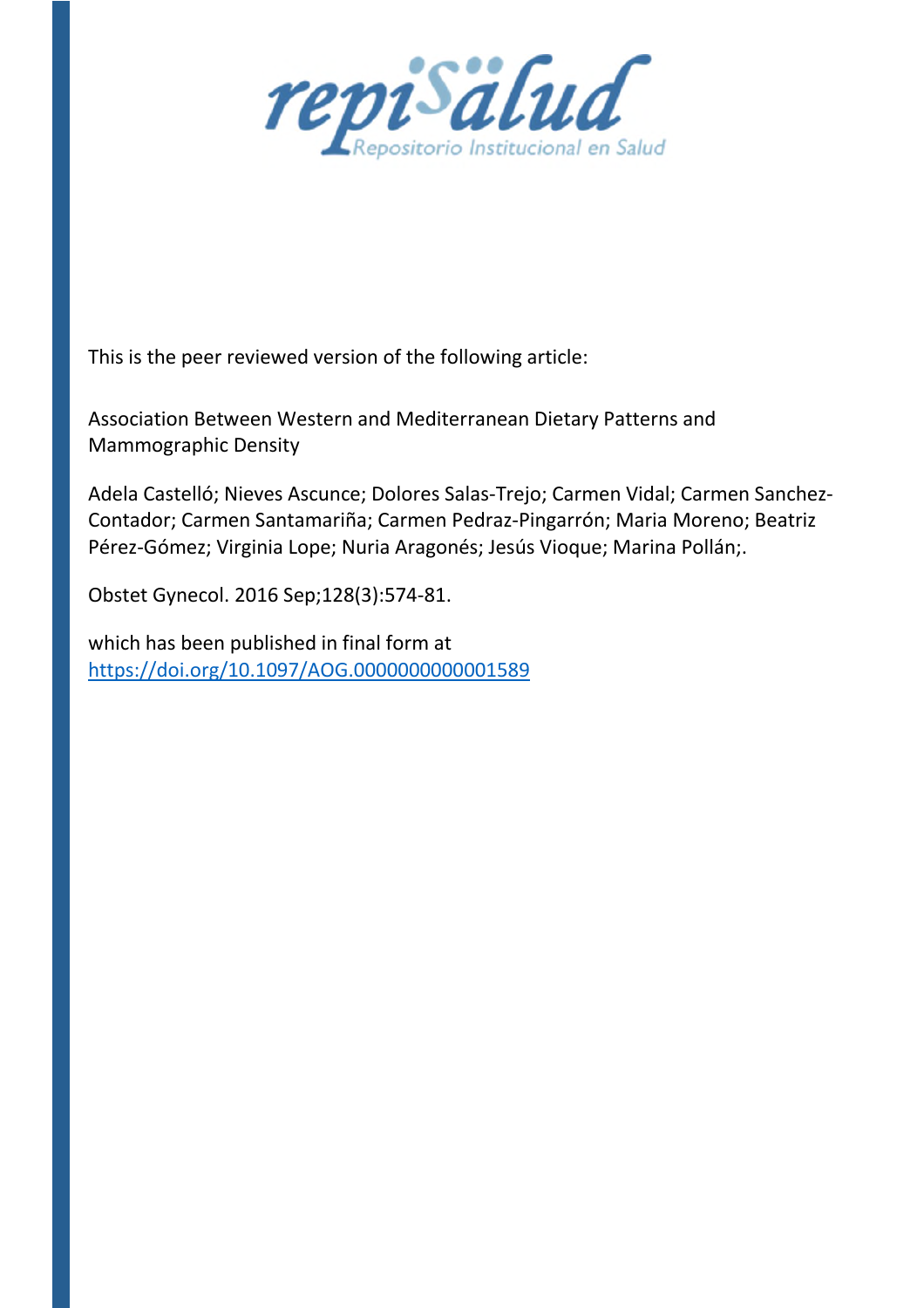|                       |  |  | Title: Association between Western and Mediterranean dietary patterns and |  |  |
|-----------------------|--|--|---------------------------------------------------------------------------|--|--|
| mammographic density. |  |  |                                                                           |  |  |

3 **Authors:** Adela Castelló<sup>1,2,3</sup>PhD, Nieves Ascunce<sup>2,4</sup>MD, Dolores Salas-Trejo<sup>5</sup>PhD, Carmen 4 Vidal<sup>6</sup>MD, Carmen Sanchez-Contador<sup>7</sup>MD, Carmen Santamariña MD, Carmen Pedraz-5 Pingarrón<sup>9</sup>MD, Maria Pilar Moreno<sup>10</sup>MD, Beatriz Pérez-Gómez<sup>1,2,3</sup>PhD, Virginia 6 Lope<sup>1,2,3</sup>PhD, Nuria Aragonés<sup>1,2,3</sup> PhD, Jesús Vioque,<sup>2, 11</sup> PhD, Marina Pollán<sup>1,2,3</sup> PhD on 7 behalf of DDM-Spain research group<sup>†</sup>

8 1. Cancer Epidemiology Unit. National Center for Epidemiology. Instituto de Salud Carlos III. Madrid, Spain.

 2. Consortium for Biomedical Research in Epidemiology & Public Health (CIBERESP). Instituto de Salud Carlos III. Madrid, Spain.

 3. Cancer Epidemiology Research Group. Oncology and Hematology Area. IIS Puerta de Hierro (IDIPHIM). Madrid, Spain.

4. Navarre Breast Cancer Screening Program, Public Health Institute. Pamplona, Spain.

 5. Valencian Breast Cancer Screening Program, General Directorate of Public Health. Valencia, Spain.

 6. Cancer Prevention and Control Unit, Catalonian Institute of Oncology (ICO. Barcelona, Spain.

 7. Balearic Islands Breast Cancer Screening Program, Directorate General of Public Health and Participation. Palma de Mallorca, Illes Balears.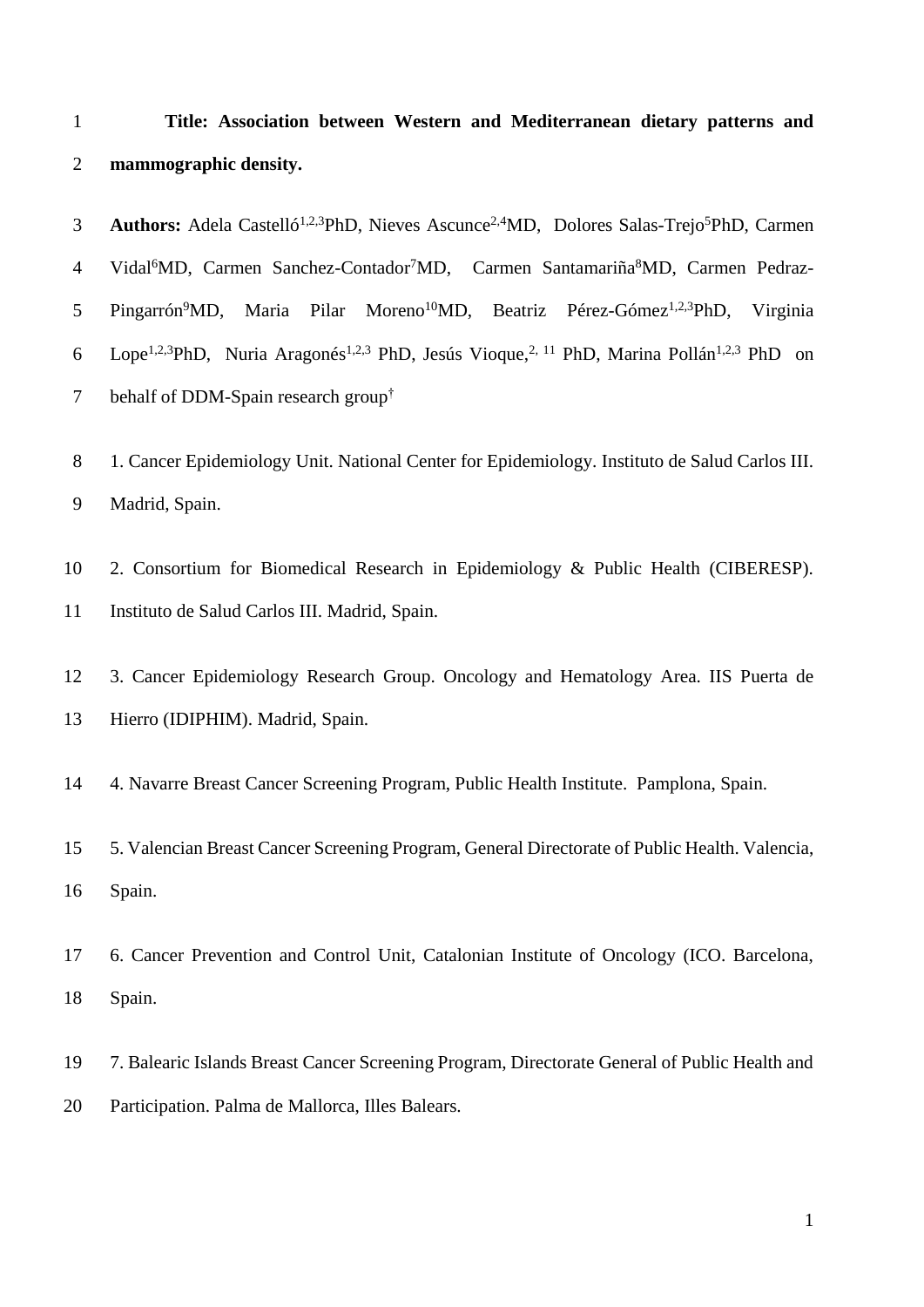- 8. Galician Breast Cancer Screening Program, Galician Regional Health Authority. A Coruña, Spain.
- 9. Castile-León Breast Cancer Screening Program, General Directorate of Public Health. Burgos, Spain
- 10. Aragón Breast Cancer Screening Program. Aragon Health Service. Zaragoza, Spain.
- 11. Universidad Miguel Hernandez. Sant Joan D'Alacant, Spain.
- Membership of the DDM-Spain research group is provided in the Appendix 1

#### **CORRESPONDING AUTHOR:**

- Dr. Adela Castelló
- Cancer Epidemiology Unit, National Center for Epidemiology.
- Instituto de Salud Carlos III.
- Avenida Monforte de Lemos, 5, 28029, Madrid, Spain.
- Phone: +34 91 822 2667.
- Fax: +34 91 387 7815.
- e-mail: acastello@isciii.es

### **SOURCES OF SUPPORT**

- This study was supported by Carlos III Institute of Health FIS (Spanish Public Health Research
- Fund: PI060386 FIS; PS09/00790 and PI15CIII/0029 research grants); the Spanish Ministry of
- Health (EC11-273); the Spanish Ministry of Economy and Competitiveness (IJCI-2014-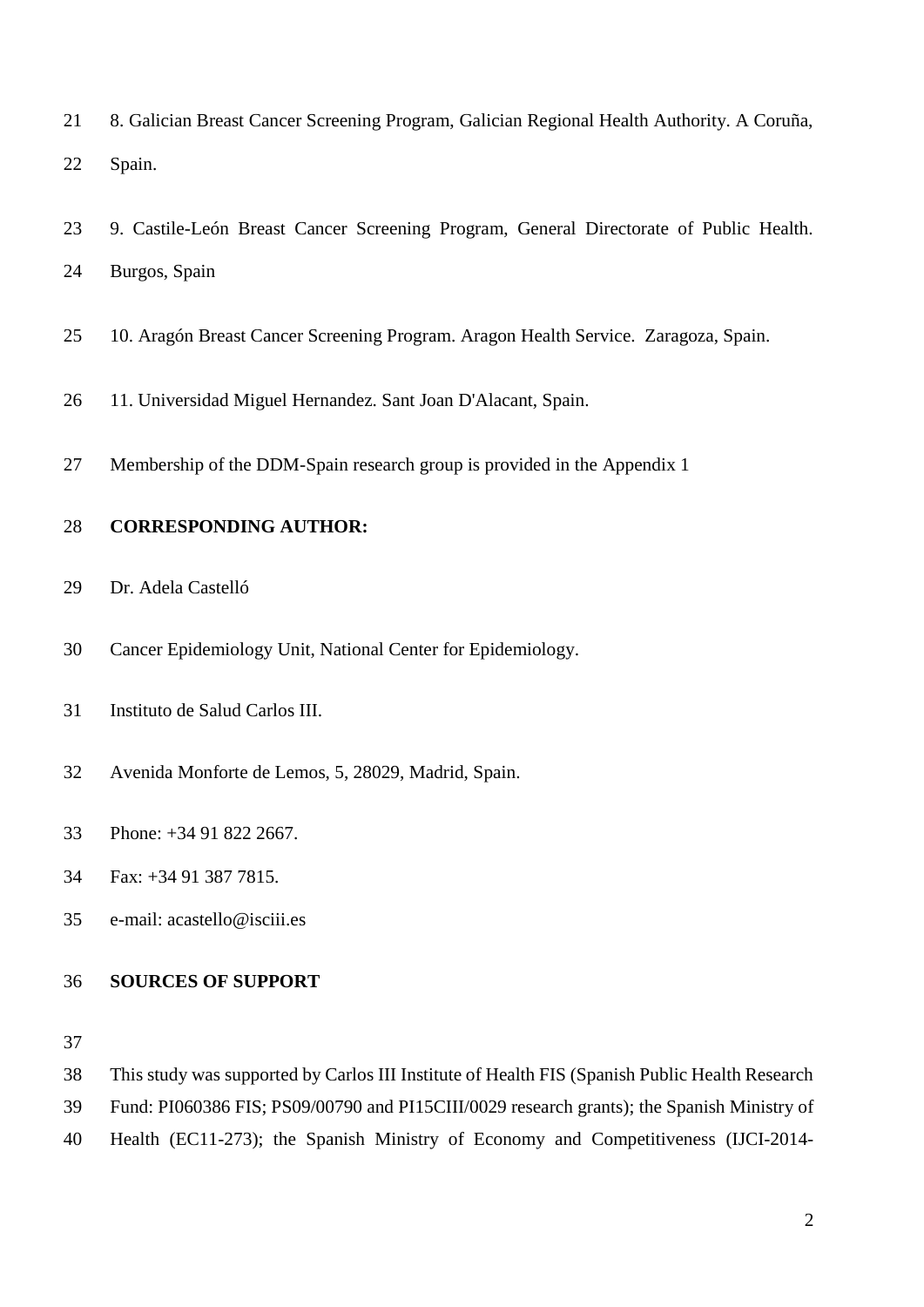20900); the Spanish Federation of Breast Cancer Patients (FECMA: EPY 1169-10); and the

- Association of Women with Breast Cancer from Elche (AMACMEC: EPY 1394/15).
- 

### **Short title: Dietary patterns and mammographic density**

### **ACKNOWLEDGEMENTS**

 Authors which to acknowledge the financial support provided by Carlos III Institute of Health (PI060386 FIS;PS09/0790 and PI15CIII/0029), the Spanish Ministry of Economy and Competitiveness (IJCI-2014-20900), the Spanish Federation of Breast Cancer Patients (FECMA EPY 1169-10) and the Association of Women with Breast Cancer from Elche (AMACMEC EPY 1394/15).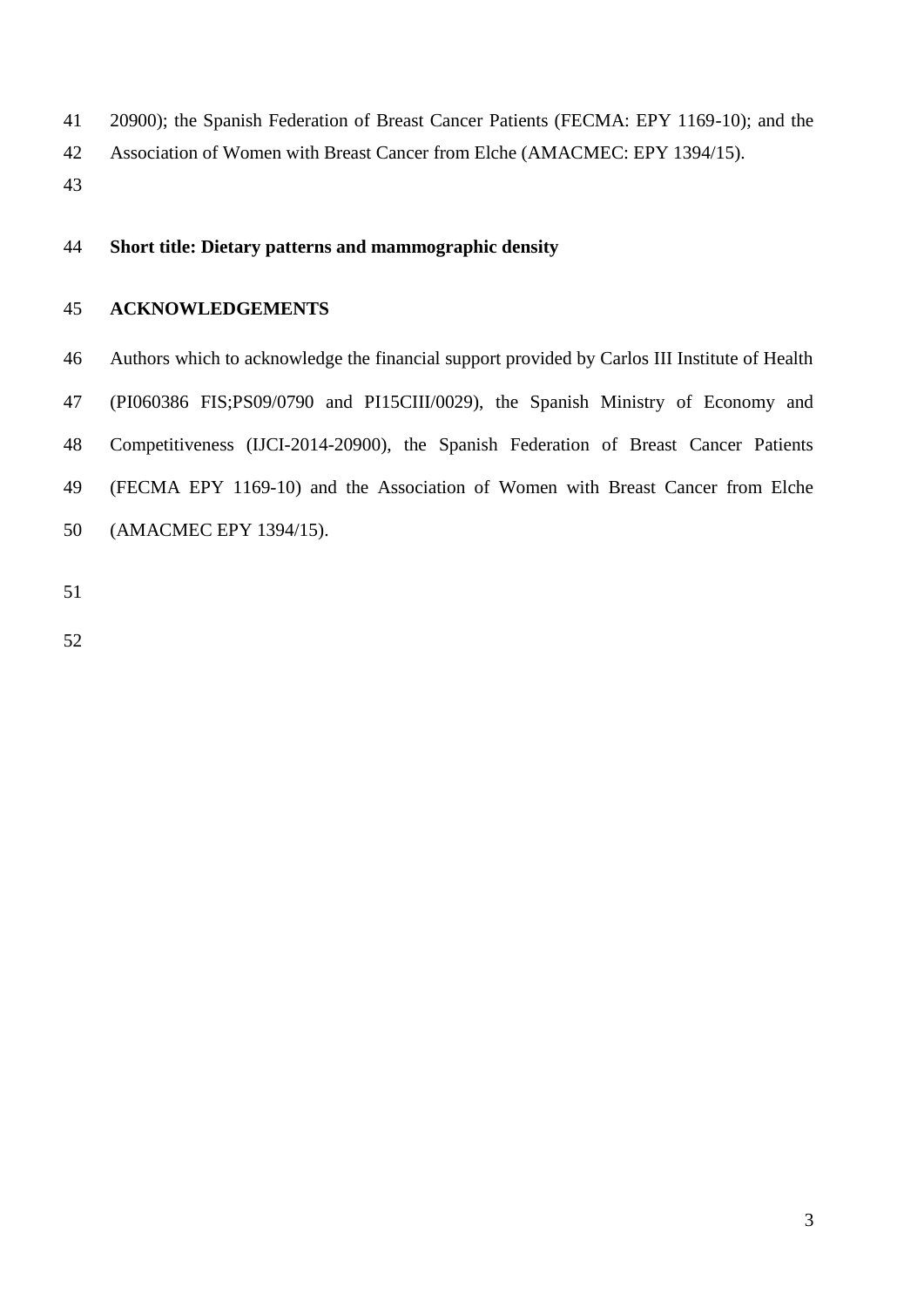# **Précis**

- High adherence to the *Western* dietary pattern is associated with higher mammographic density.
- However, the *Mediterranean* dietary pattern is not associated with mammographic density.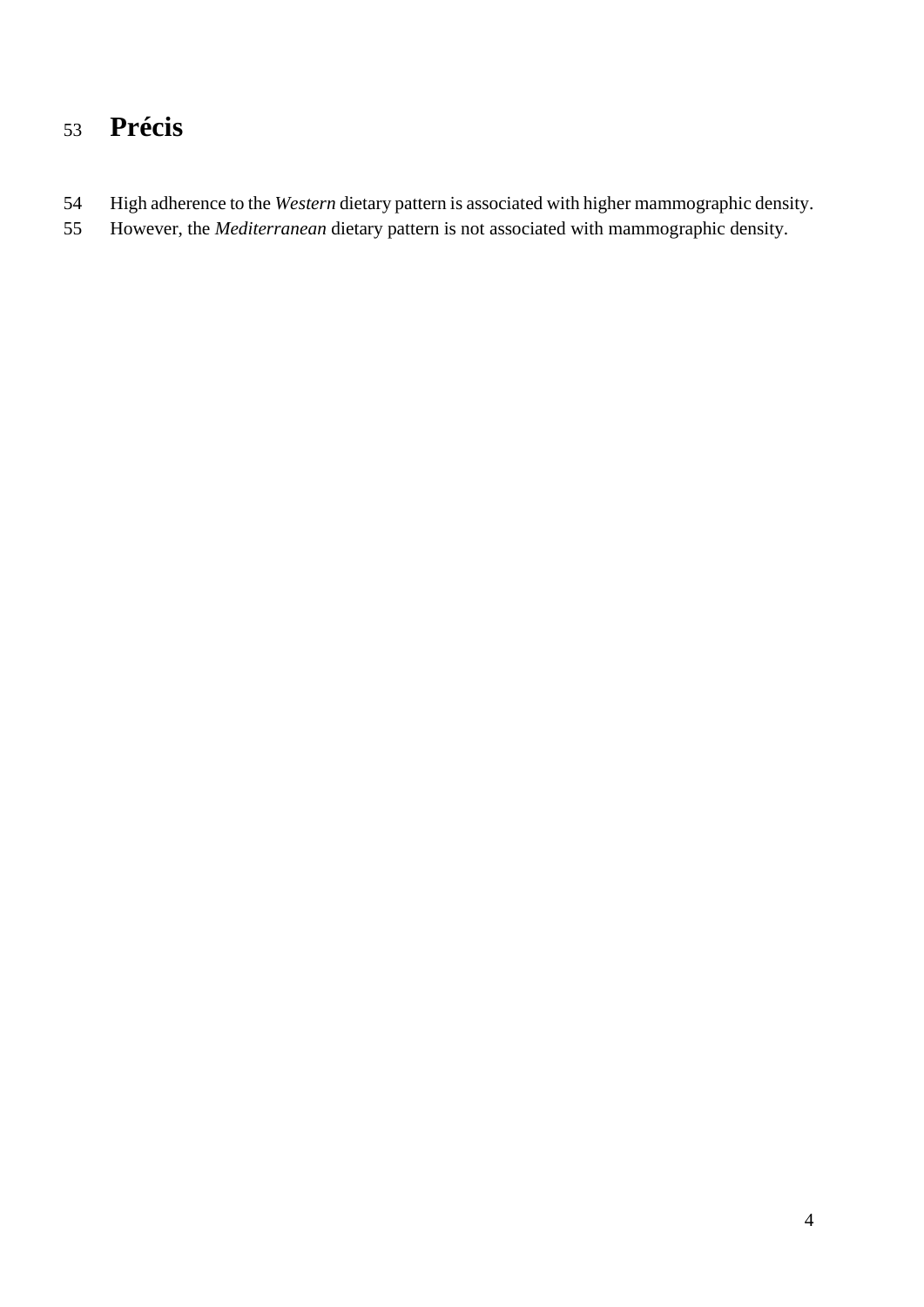### **Abstract**

 **Objective:** To examine the association between two dietary patterns (*Western* and *Mediterranean*), previously linked to breast cancer risk, and mammographic density. **Methods:**  This cross-sectional study included 3584 women attending population-based breast cancer screening programs and recruited between October 7th, 2007 and July 14th, 2008 (participation rate: 74.5%). Collected data included anthropometric measurements, demographic, obstetric and gynecologic characteristics, family and personal health history, and diet in the preceding year. Mammographic density was blindly assessed by a single radiologist and classified into four categories: <10%, 10–25%, 25–50%, and >50%. The association between adherence to either a *Western* or a *Mediterranean* dietary pattern and mammographic density was explored using multivariable ordinal logistic regression models with random center-specific intercepts. Models were adjusted for age, body mass index, parity, menopause, smoking, family history, hormonal treatment and calorie and alcohol intake. Differences according to women's characteristics were tested including interaction terms.

 **Results:** Women with a higher adherence to the *Western* dietary pattern were more likely to have high mammographic density (n(%)=242(27%)) than women with low adherence  $72 \quad (n\%) = 169 (19\%)$  with a fully adjusted odds ratio (aOR  $_{Q4\text{vsO1}}$ ) of 1.25(95% Confidence Interval (CI)=1.03;1.52)). This association was confined to overweight/obese women (aORQ4vsQ1(95%CI)= 1.41(1.13;1.76)). No association between *Mediterranean* dietary pattern and mammographic density was observed.

#### **Conclusion:**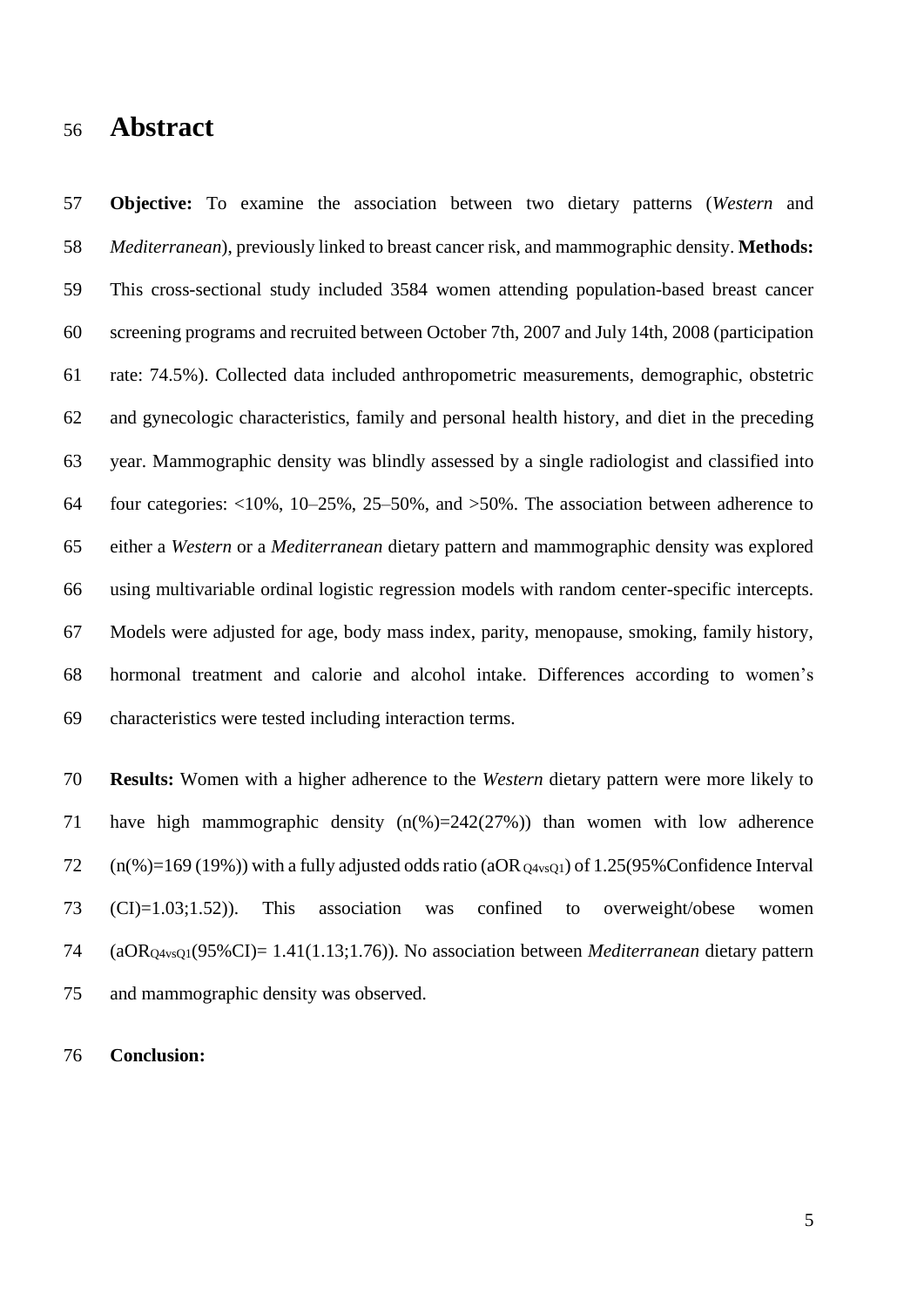The Western dietary pattern was associated with increased mammographic density among overweight/obese women. Our results might inform specific dietary recommendations for women with high mammographic density.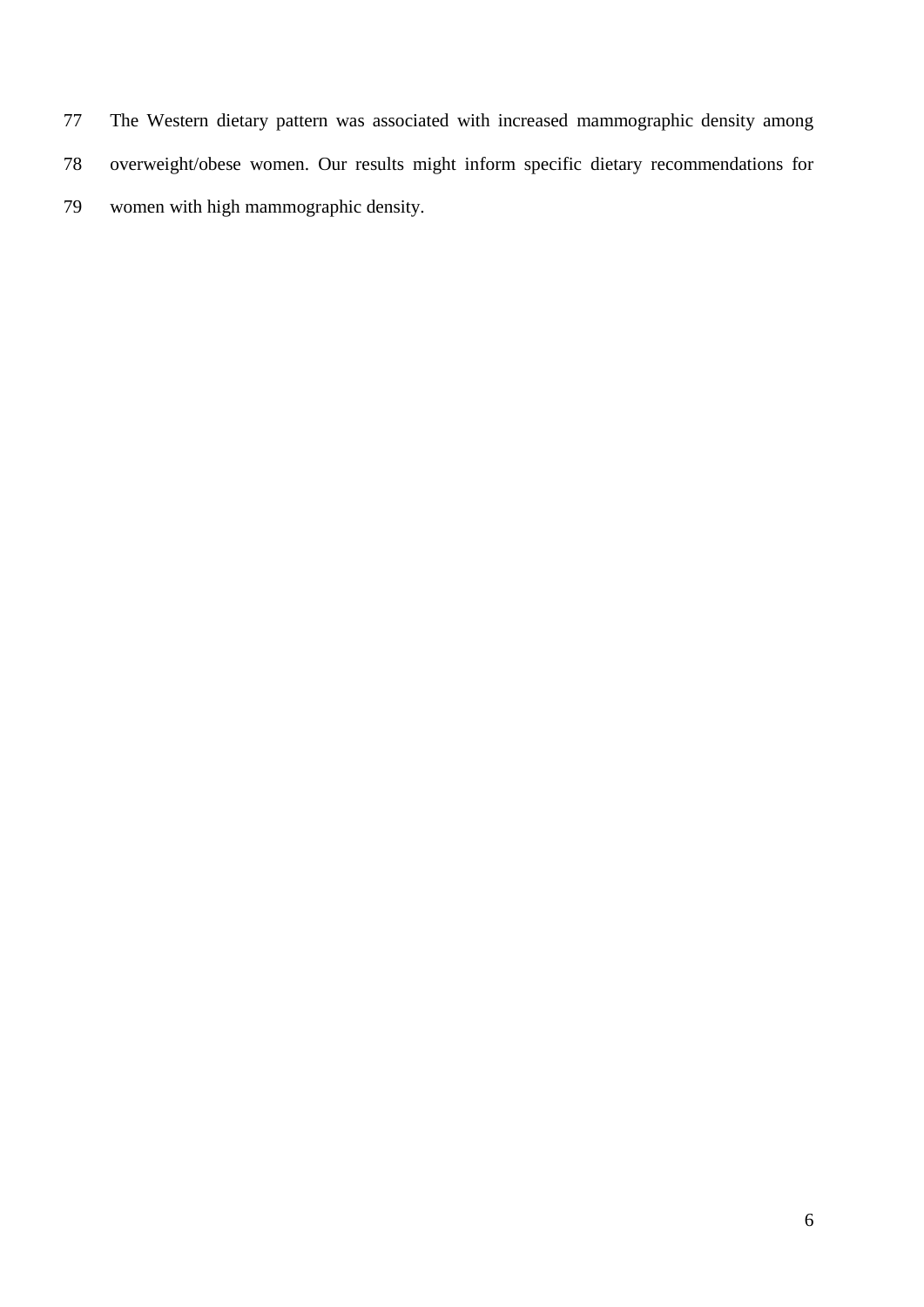# **Introduction**

 Breast cancer is the most common malignant tumor among women worldwide and one of the main causes of female mortality in medium and high income countries [\(1\)](#page-15-0). Early detection and therapeutic advances have improved breast cancer prognosis, but the number of new cases keeps increasing [\(2\)](#page-15-1) emphasizing the need to prioritize prevention as an indispensable tool to reduce the burden of disease.

 High mammographic density is an important risk factor for breast cancer [\(3\)](#page-15-2). Some results indicate a possible mediating effect of mammographic density in breast cancer risk [\(4\)](#page-15-3), and this phenotype is currently being used to improve the discrimination of classical predictive models [\(5\)](#page-16-0). Therefore, it is reasonable to presume that some of the factors associated to breast cancer onset might exert their effect by modifying mammographic density.

 We have recently identified two dietary patterns associated with breast cancer risk: a *Western* dietary pattern associated to increased risk (Odds Ratio (OR)high-vs-low-adherence (95%Confidence Interval (CI))=1.46(1.06;2.01)) and a protective *Mediterranean* pattern (ORhigh-vs-low-adherence(95%CI)=0.56(0.40;0.79)) [\(6\)](#page-16-1). The identification of dietary habits associated with mammographic density may inform the design of dietary recommendations for women attending screening who have high mammographic density and, therefore, at higher risk for breast cancer [\(3\)](#page-15-2). Unfortunately, since a few studies have explored the association between dietary patterns and mammographic density, current evidence remains inconclusive [\(7,](#page-16-2) [8\)](#page-16-3). The objective of this study is to explore the association between adherence to the *Western* and *Mediterranean* dietary patterns and mammographic density.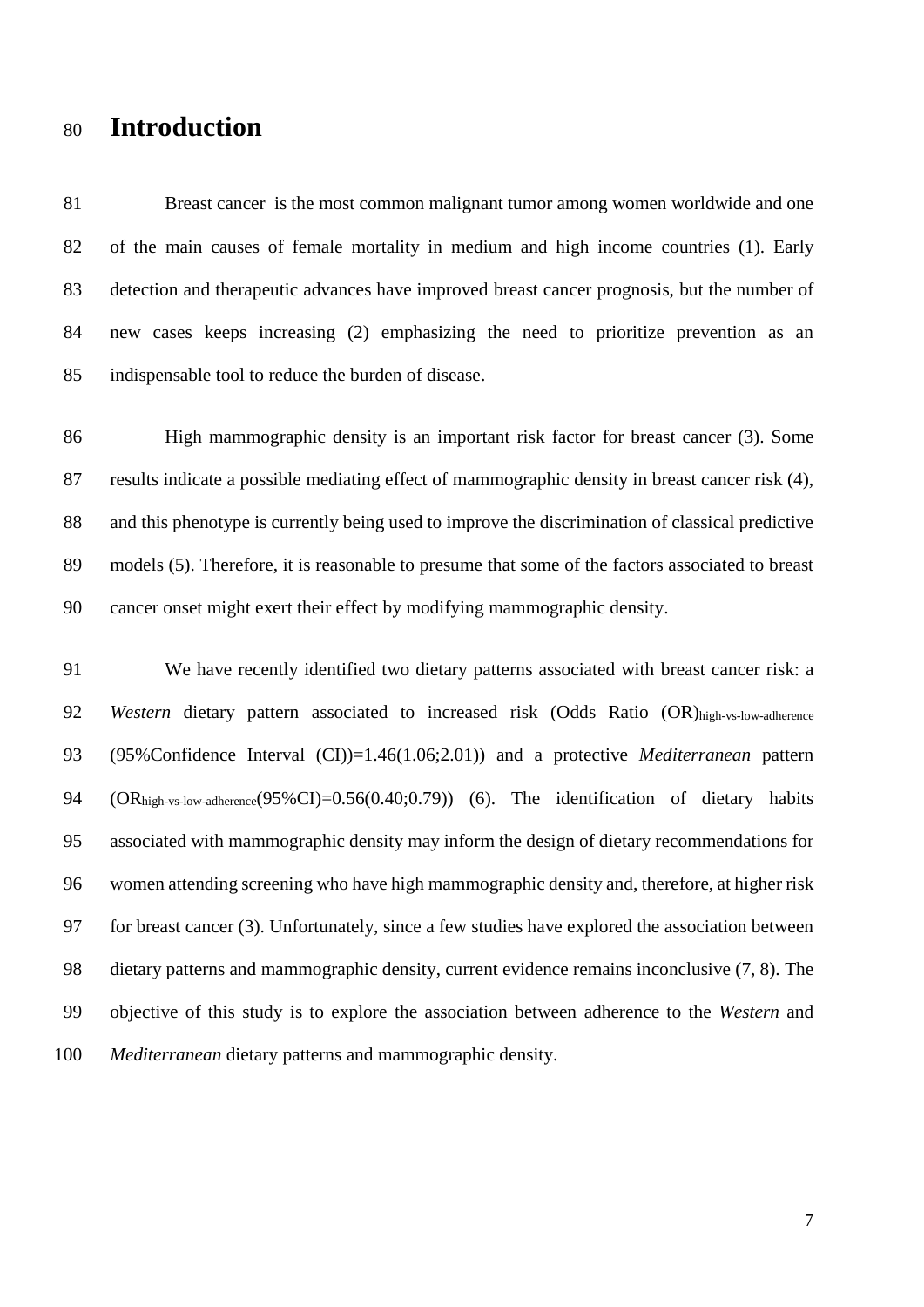## **Materials and Methods**

 In this cross-sectional study ("Determinants of Mammographic Density in Spain") we recruited women aged 45-69 attending breast cancer screening in one of the 7 centers from the population-based public Spanish Breast Cancer Screening network. Women with a previous cancer diagnosis (except non-melanoma skin cancers), attendees unable to respond to the questionnaire or women with a physical limitation preventing the performance of the mammogram were excluded. Among those eligible, women were randomly selected on a daily basis from the list of attendees scheduled for that particular day, taking into account the number of interviews that could be scheduled for the day. These women were invited to participate and, if they accepted, their appointment was re-scheduled to allow enough time for the interview before the mammogram. With an average participation rate of 74.5% (ranged 64.7–84.0% across centers) and a pre-set minimum sample size of 500 women for each of the 7 sites, the 113 recruitment period lasted from October  $7<sup>th</sup>$ , 2007 through July 14<sup>th</sup>, 2008, during which, a total of 3,584 women were recruited.

 The company Demometrica (http://www.demometrica.com/) provided trained interviewers (one per center) to collect anthropometric, demographic, occupational, physical activity, obstetric and gynecologic data, as well as family and personal history (including weight and height at age 18). Data were entered in a data file in Demometrica headquarters. An internal validation was performed using a random sample of 10% of the questionnaires. In addition, all questionnaires were digitalized to make them easily accessible to researchers for checking for possible inconsistences and unusual values. One hundred and fifty women were re-interviewed to verify their answers. This second interview took place between 2 and 9 months after the first one and results from both interviews were highly concordant.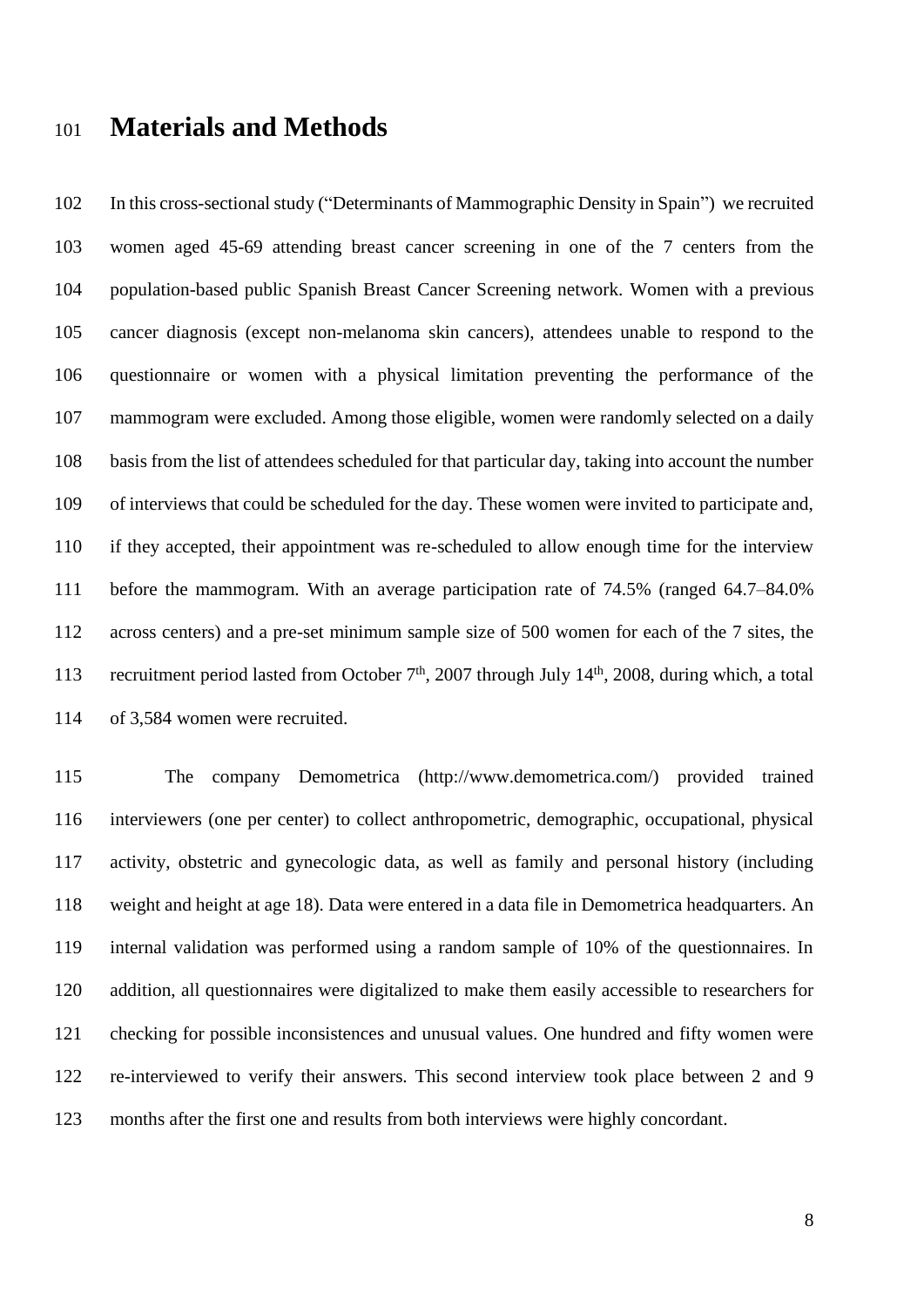Smoking status was defined as "current smoker" for those women who smoke at the time of mammography or quit less than 6 months before; and as "nonsmoker" otherwise. Dietary intake during the preceding year was collected using a 117-items food frequency questionnaire (Appendix 2) similar to Willett questionnaire [\(9\)](#page-16-4) and suitably adapted to and validated in Spanish adult populations [\(10,](#page-16-5) [11\)](#page-16-6). Post-menopausal status was defined as self- reported absence of menstruation in the last 12 months. Weight, height, waist and hip circumferences were measured twice using the same protocol and identical balance scales, stadiometers and measuring tapes. A third measure was taken when the first two were not similar.

 Mammographic density was blindly assessed by a single radiologist, unaware of the survey data. He read the craniocaudal mammogram of the left breast using a visual semiquantitative score with six categories proposed by Boyd [\(12\)](#page-16-7) based on percentage of dense tissue in the breast, i.e., categories A (0%), B (0-10%), C (10–25%), D (25–50%), E (50–75%) and F (>75%). This scale has been associated with subsequent development of sporadic and familial breast cancer [\(3,](#page-15-2) [13\)](#page-16-8) . Given the small percentage of women in categories A (4%) and F (5%), the two lowest and two highest categories were grouped together, creating the definitive outcome variable categorized as: <10%, 10–25%, 25–50%, and >50%.

 Here we examined two dietary patterns identified in a previous case-control study [\(6\)](#page-16-1) as being associated with breast cancer risk: a) *Western* dietary pattern, characterized by a high intake of high-fat dairy products, processed meat, refined grains, sweets, caloric drinks, convenience food and sauces and by low intakes of low-fat dairy products and whole grain, was associated with increased risk of breast cancer; and b) the *Mediterranean* dietary pattern characterized by high intake of fish, vegetables, legumes, boiled potatoes, fruits, olives and vegetable oil, and a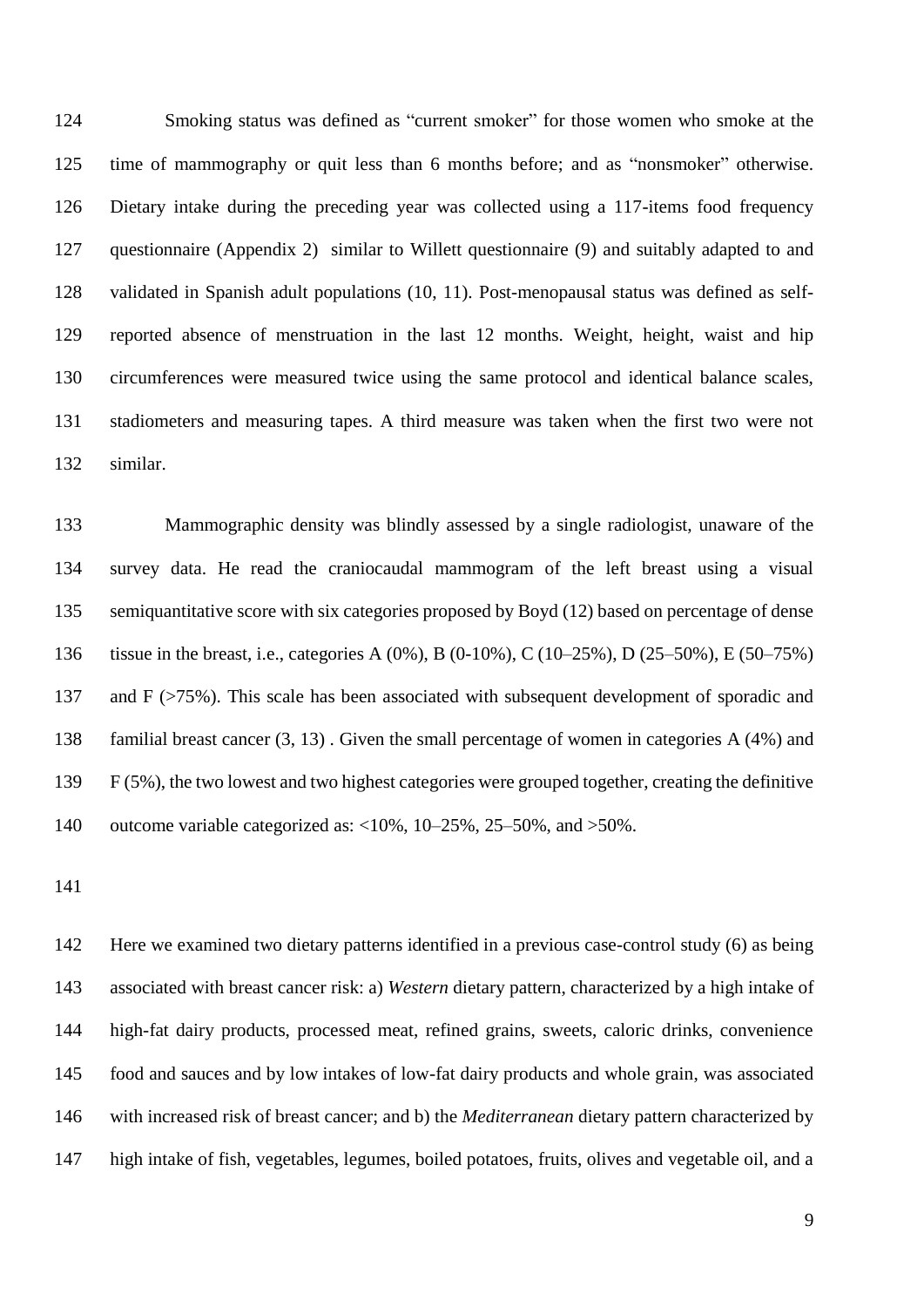low intake of juices, was associated with a reduced risk of breast cancer . These two dietary patterns were identified applying principal components analysis without rotation of the variance-covariance matrix over 26 inter-correlated food groups [\(14\)](#page-16-9). This method reports a set of weights (pattern loadings) associated with each food group that represents the correlation between food consumption and the component/pattern scoresthat can be used to reproduce such patterns in other samples as explained in detail in Castelló et al.[\(15\)](#page-16-10). Briefly, we grouped 95 of the 117 items of the food frequency questionnaire (excluding non-caloric and alcoholic beverages) into 26 food groups (**Table 1**), and calculated the level of adherence scores for the *Western* and *Mediterranean* dietary patterns as a linear combination of the weights for each food group and pattern published in Castelló et al. [\(6\)](#page-16-1) and the food group consumption reported the participants in the current study

 Regarding the statistical analysis, first, we calculated basic descriptive statistics of the anthropometric, sociodemographic and lifestyle characteristics for all women, and by categories of mammographic density. Normally distributed continuous variables were described using the mean±standard deviation. Differences across categories of mammographic density were tested with ANOVA tests. Non-normally distributed continuous variables were described using the median (interquartile interval) and differences by mammographic density were tested with non-parametric Kruskal-Wallis tests. Categorical variables were described using the number of cases and corresponding percentages, and differences by mammographic density were tested with chi-square tests.

 Associations between adherence to either dietary pattern and mammographic density were evaluated using ordinal logistic regression models with random center-specific intercepts including center as a random effect. As fixed-effects terms, age, body mass index (BMI), parity, menopausal and smoking status, family history of breast cancer, use of hormonal replacement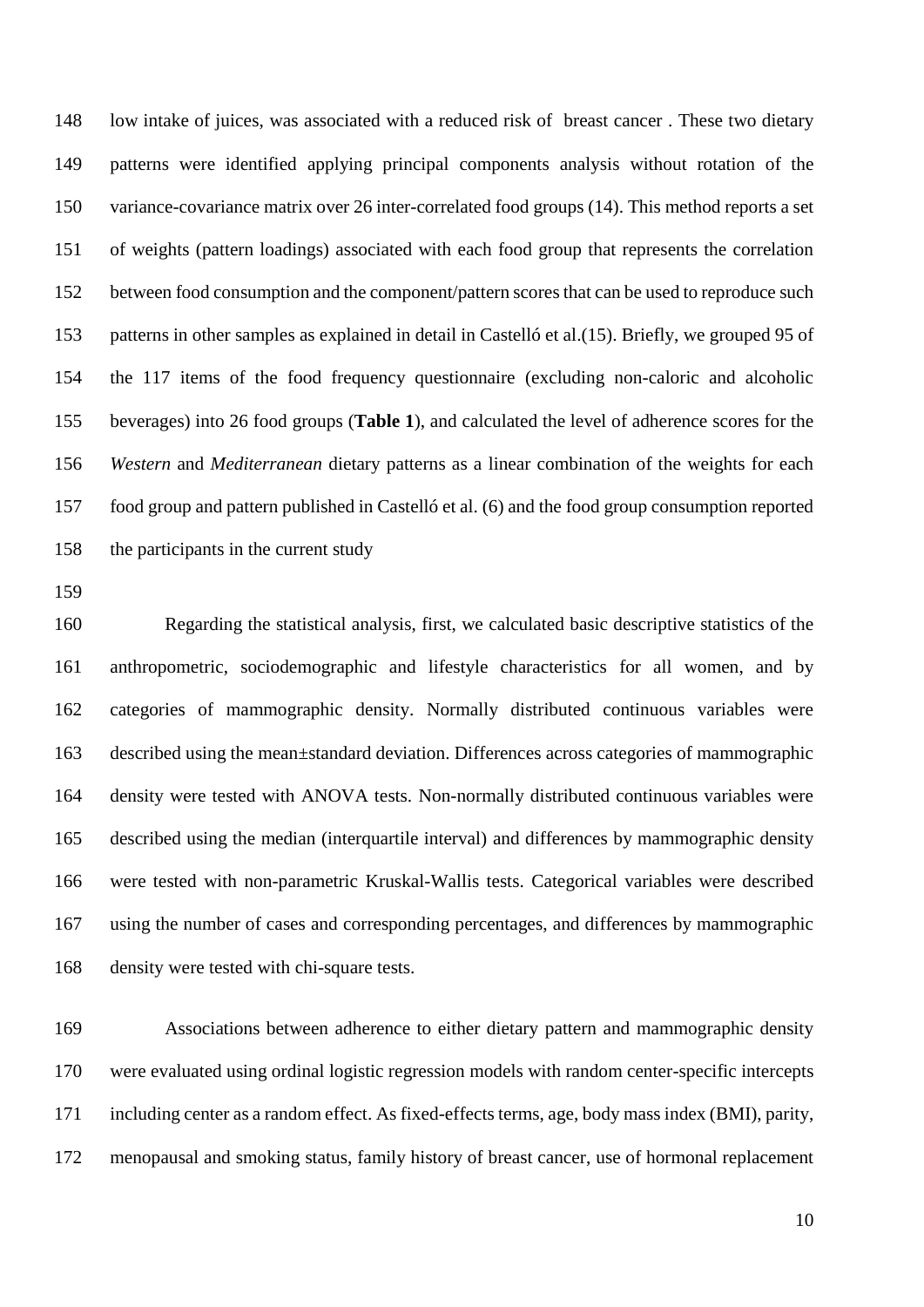therapy and calorie and alcohol intake were considered as potential confounders. Three mixed models were adjusted in order to explore the confounding effect of different sets of variables. Model 1 was only adjusted by age and BMI (additionally to the random effects term); Model 2 also included parity, menopausal and smoking status, family history of breast cancer, and use of hormonal replacement therapy. Finally, calorie and alcohol intake were added to Model 3. Both, categorical (grouping the scores of adherence into quartiles) and continuous (1-standard deviation increase) associations with the scores were examined with all three models. For Model 3, nonlinear associations between the adherence to each pattern and mammographic density were assessed by fitting fractional polynomials.

 With regards to the sample size, 22.8% of women had a mammographic density of over 50%. Therefore, our data allowed us to detect differences of 8% or more in the percentage of women classified in this category between extreme quartiles of adherence to each dietary pattern with a power of 80%.

 Finally, when significant associations were found, separate analyses were performed by categories of all potential confounders above mentioned and represented in forest plots . Heterogeneity of effects was tested in model 3 by including an interaction term between the score of adherence and the corresponding variable.

 Analyses were performed using STATA/MP (version 14.0, 2015, StataCorp LP) and statistical 191 significance was set at 2-sided  $p < 0.05$ .

 The protocol study "Determinants of Mammographic Density in Spain" was formally approved by the bioethics and animal welfare committee at the Carlos III Institute of Health and all participants signed an informed consent, including permission to publish the results from the research.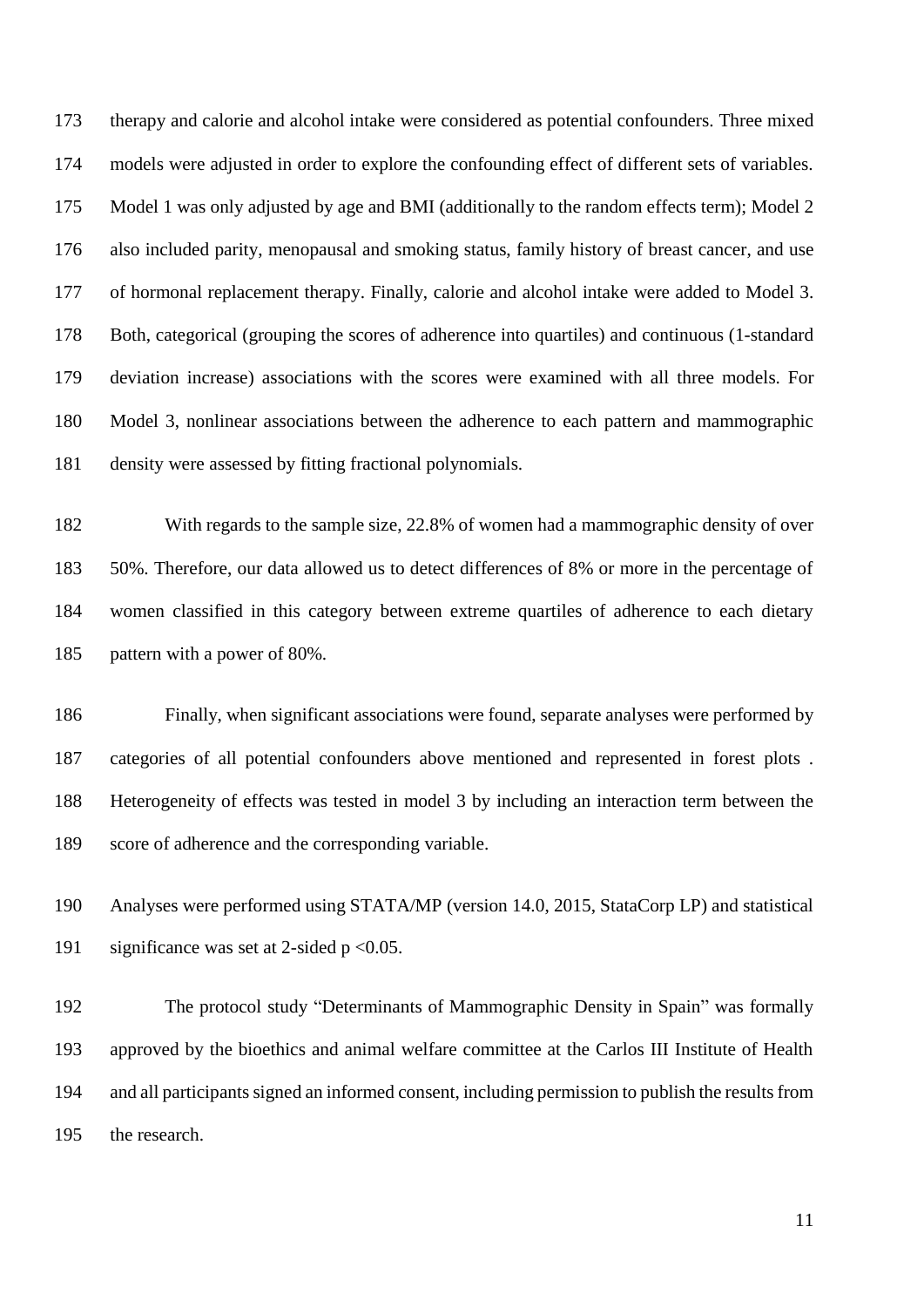#### **RESULTS**

 Thirty-six participants were excluded from analyses: 10 women who developed breast cancer within 6 months of study entry and mammography, 16 did not have mammographic density assessment, 2 did not have BMI information, and 8 participants reported a daily kcal intake under 750 Kcal or above 4500 Kcal. Therefore, analyses included data from 3548 women for whom we had complete information regarding all the variables of interest. As expected, pre/perimenopausal women showed a higher percentage of dense tissue (higher mammographic density). An elevated mammographic density was also associated with family history of breast cancer, tobacco use, high calorie and alcohol intake, younger age and lower BMI and parity (**Table 2**).

 Crude associations summarized in **Table 2** showed that, compared to women in the lowest quartile of adherence to the Western dietary pattern, a higher proportion of those in the highest quartile had a mammographic density of over 50% (19% (n=169) vs. 27% (n=242), respectively). This association was not observed for the *Mediterranean* dietary pattern, 21% 211 (n=187) of women in the lowest quartile of adherence and 24% (n=211) of those in the highest quartile of adherence had mammographic density of over 50%.

Multivariable analyses supported these findings confirming that, while breast density did not

214 differ by level of adherence to the *Mediterranean* dietary pattern  $(aOR<sub>O4vsO1</sub>(95\%CI)$ =

215 0.99(0.81-1.21) and aOR<sub>1-standard deviation increase</sub> (95%CI)=  $1.02(0.95-1.09)$ ), those with a high

adherence to the *Western* dietary pattern had higher mammographic density

217 (aOR<sub>Q4vsQ1</sub>(95%CI)= 1.25(1.03;1.52) and aOR<sub>1-standard deviationincrease</sub> (95%CI)= 1.09(1.02;1.18))

(**Table 3**). No statistically significant departure from linearity was observed in this association

when the analysis with fractional polynomials was performed (data not shown).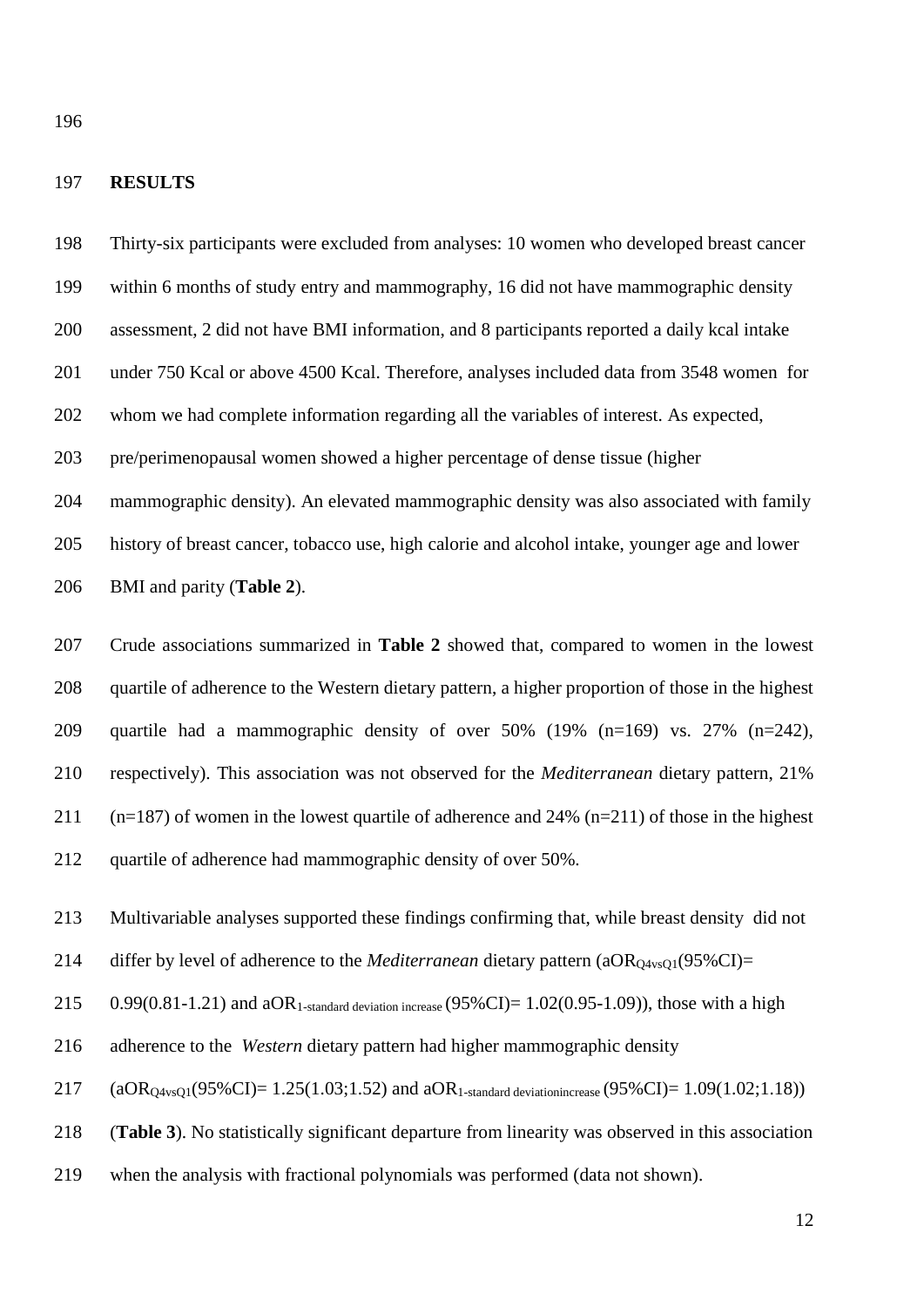Stratified analysis by subgroups revealed that, the effect of the *Western* dietary pattern 221 on mammographic density was confined to women with a BMI over 25 ( $aOR<sub>O4v</sub><sub>801</sub>(95%CI) =$  1.41(1.13;1.76), heterogeneity p-value=0.068). Our results also suggested some differences according to parity, calorie intake and tobacco consumption, but none of the interaction terms reached statistical significance (**Figure 1**).

#### **DISCUSSION**

 Our results suggest that, whereas the Mediterranean diet was not related to mammographic density, a higher adherence to the Western dietary pattern was associated with higher mammographic density. Subgroup analyses suggest that this effect may be confined to overweight/obese women, and to be stronger among parous, non-smokers, and women with elevated calorie intake. However, our tests for heterogeneity approached significance at best, probably for lack of power. Thus, larger studies are needed to confirm these potential differential effects of diet on mammographic density.

 Taking into account that high mammographic density is considered one of the key risk factors for breast cancer [\(3\)](#page-15-2) , we expected to identify associations between dietary patterns and mammographic density similar in direction to those found for dietary patterns and breast cancer by Castelló et al. [\(6\)](#page-16-1). However, while we found a positive association for the *Western* dietary pattern, mammographic density was not influenced by adherence to the *Mediterranean* dietary pattern.

 Our findings support previous studies exploring the association between mammographic density and specific nutrients or foods included in the *Western* dietary pattern that reported positive associations with total energy, [\(16\)](#page-16-11) high density foods [\(17\)](#page-16-12), total,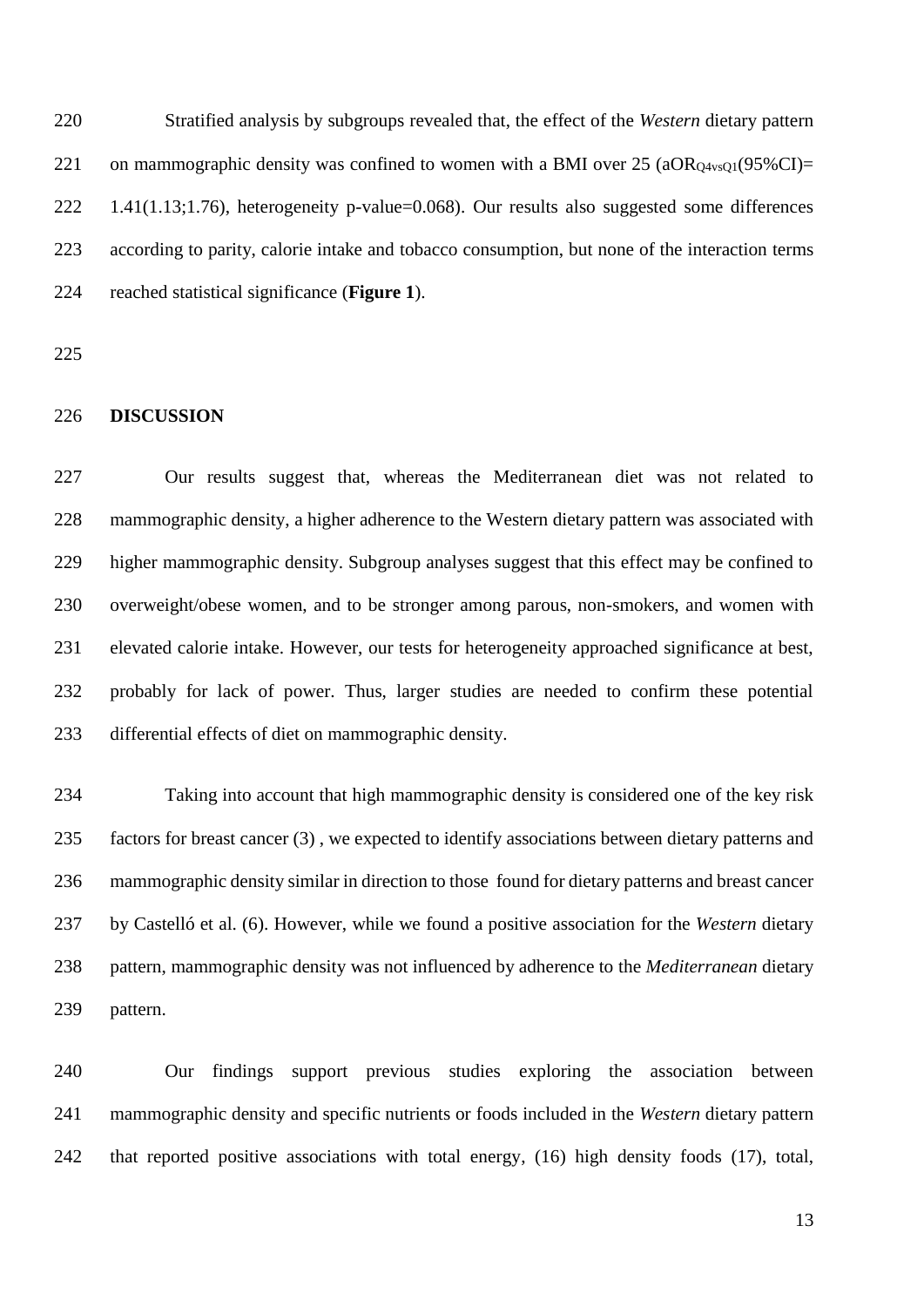saturated, and cholesterol fats [\(18,](#page-16-13) [19\)](#page-16-14), proteins [\(18\)](#page-16-13) and meat [\(20\)](#page-17-0). Not surprisingly, a Western- type diet contrasts with the recommendations issued by the World Cancer Research Fund and the American Association for Cancer Research to reduce cancer burden. Adherence to these recommendations has been positively associated with a reduction of breast cancer risk [\(21\)](#page-17-1) and mammographic density [\(17\)](#page-16-12) in our context.

 On the other hand, a weak inverse association with the *Mediterranean* dietary pattern [\(8\)](#page-16-3) or with some of its main components such as olive oil [\(16\)](#page-16-11),vegetables and fiber [\(22\)](#page-17-2)has been previously reported. Others have found an absence or even a positive association of some of these items with mammographic density [\(19,](#page-16-14) [23,](#page-17-3) [24\)](#page-17-4). . These inconclusive findings suggest that a reduction in mammographic density may not be one of the key mechanisms through which the Mediterranean diet lowers breast cancer risk. A possible explanation for the contradictory effect of a *Mediterranean* diet on mammographic density and breast cancer, is that this diet could be influencing the fat deposit of the breast without altering the percentage of dense tissue. Obesity, a condition inversely associated with mammographic density, increases breast cancer risk via several mechanisms, including the inflammatory effect of adipokines [\(25\)](#page-17-5), while the *Mediterranean* diet seems to counteract an inflammatory state [\(26\)](#page-17-6).

 It is worth mentioning that the effect of the *Western* dietary pattern on mammographic density was only observed among overweight/obese women. Adipocytes are potent endocrine cells that produce hormones and growth factors; obesity strongly influences this endocrine millieu [\(27\)](#page-17-7). Our results may reflect a synergic effect of this dietary pattern and the local adipose tissue on the fibro glandular component of the breast.

 For its kind, this is a fairly large and carefully-conducted study on risk factors and mammographic density; however, it presents some limitations. First, the sample size was insufficient to detect significant interactions even when some differences by subgroups are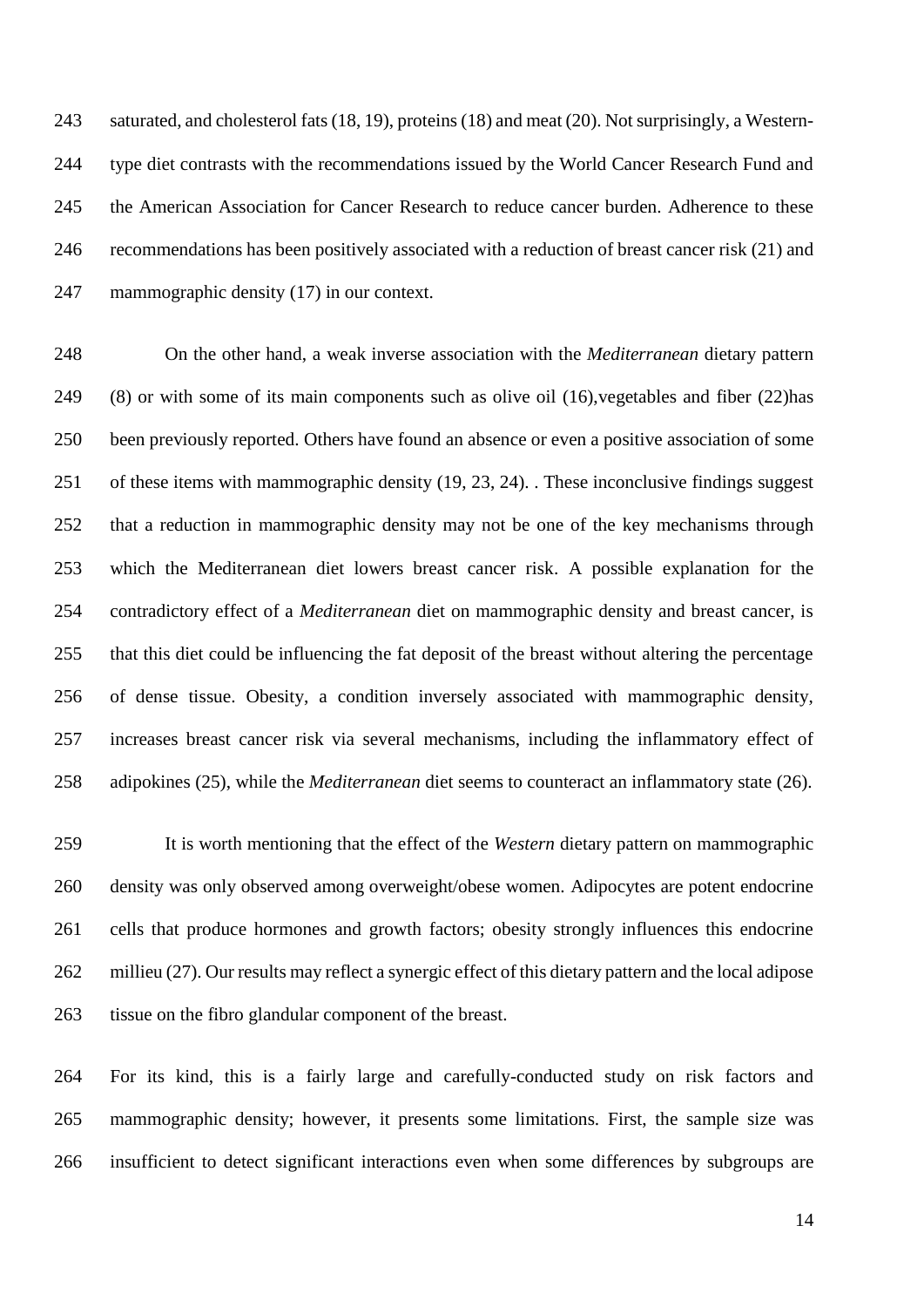observed. Second, the representativeness of the selected sample might be slightly biased since healthy screening participants might be more concerned about their health than non- participants. However, participation rates in Spanish breast cancer screening programs are high [\(28\)](#page-17-8) and women in our study are very similar to the women in the Spanish National Health Survey in terms of age range, socioeconomic level, prevalence of smoking and physical activity [\(29\)](#page-17-9). Third, the visual assessment of breast density by a single radiologist, may imply a degree of subjectivity. However, the radiologist had very high intra-observer concordance [\(30\)](#page-17-10), and we have confirmed that the visual scale used here is a predictor of subsequent breast cancer development risk [\(3\)](#page-15-2). Additionally, the collection of data with different mammographic devices and interviewers in different centers might introduce some heterogeneity. These unmeasured sources of variability were taken into account by including random center-specific intercepts in our regression models. Finally, it should be noted that the cross-sectional design of the current study precludes the establishment of causal relationships between adherence to dietary patterns and mammographic density. However, it is hard to think that this association is acting in the other direction since information on diet was collected before the mammographic exploration.

#### **REFERENCES**

<span id="page-15-0"></span> 1. WHO. Global health risks: mortality and burden of disease attributable to selected major risks. Geneva, World Health Organization, 2009. 2009.

<span id="page-15-1"></span> 2. Ferlay J, Steliarova-Foucher E, Lortet-Tieulent J, Rosso S, Coebergh JW, Comber H, et al. Cancer incidence and mortality patterns in Europe: estimates for 40 countries in 2012. European journal of cancer (Oxford, England : 1990). 2013;49(6):1374-403.

<span id="page-15-2"></span> 3. Pollan M, Ascunce N, Ederra M, Murillo A, Erdozain N, Ales-Martinez J, et al. Mammographic density and risk of breast cancer according to tumor characteristics and mode of detection: a Spanish population-based case-control study. Breast cancer research : BCR. 2013;15(1):R9.

<span id="page-15-3"></span> 4. Li J, Humphreys K, Eriksson L, Edgren G, Czene K, Hall P. Mammographic density reduction is a prognostic marker of response to adjuvant tamoxifen therapy in postmenopausal patients with breast cancer. Journal of clinical oncology : official journal of the American Society of Clinical Oncology. 2013;31(18):2249-56.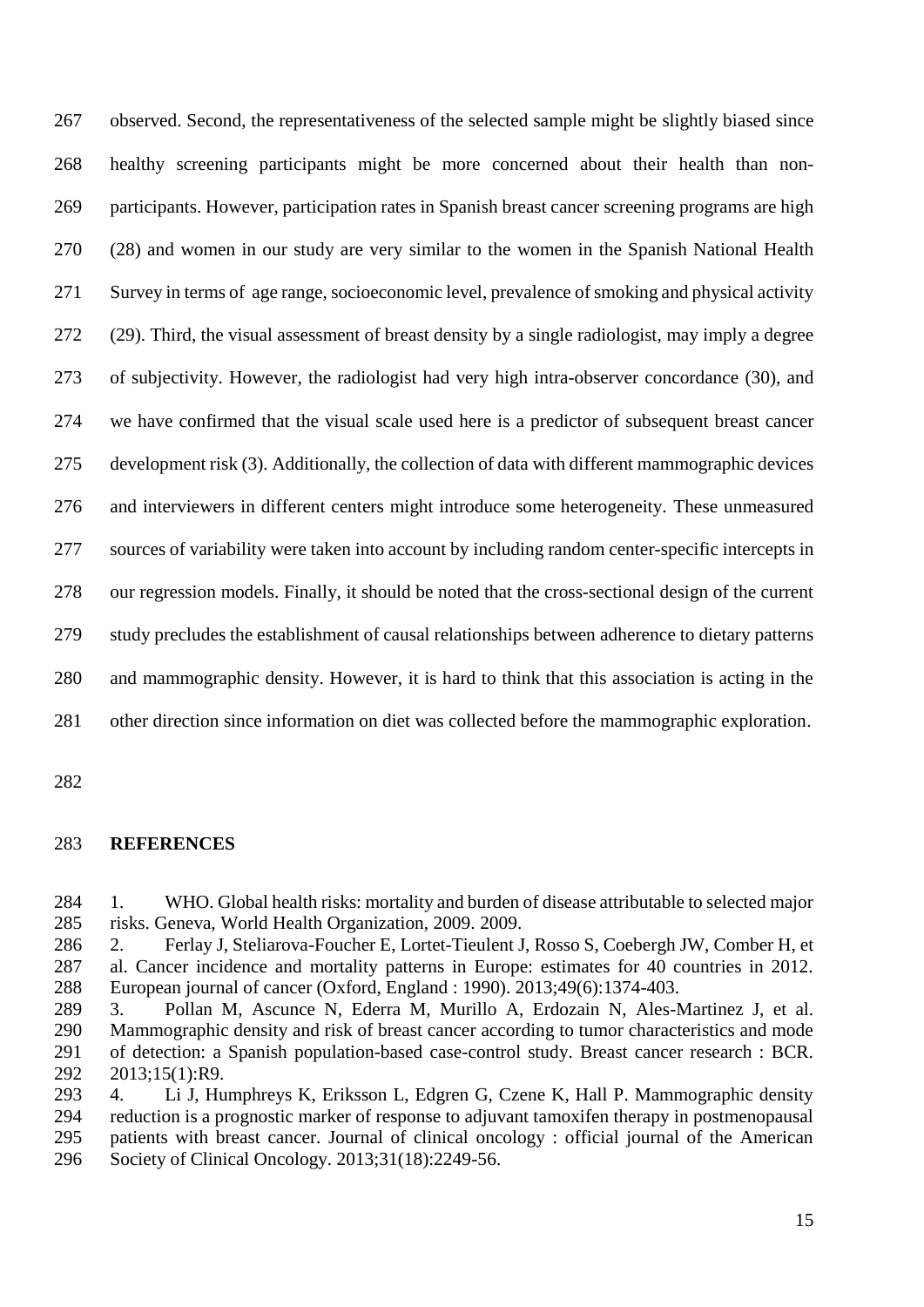- <span id="page-16-0"></span> 5. Tice JA, Cummings SR, Smith-Bindman R, Ichikawa L, Barlow WE, Kerlikowske K. Using clinical factors and mammographic breast density to estimate breast cancer risk: development and validation of a new predictive model. Annals of internal medicine. 2008;148(5):337-47.
- <span id="page-16-1"></span> 6. Castello A, Pollan M, Buijsse B, Ruiz A, Casas AM, Baena-Canada JM, et al. Spanish Mediterranean diet and other dietary patterns and breast cancer risk: case-control EpiGEICAM study. British journal of cancer. 2014;111(7):1454-62.
- <span id="page-16-15"></span><span id="page-16-2"></span> 7. Takata Y, Maskarinec G, Park SY, Murphy SP, Wilkens LR, Kolonel LN. Mammographic density and dietary patterns: the multiethnic cohort. European journal of cancer prevention : the official journal of the European Cancer Prevention Organisation (ECP). 2007;16(5):409-14.
- <span id="page-16-3"></span> 8. Voevodina O, Billich C, Arand B, Nagel G. Association of Mediterranean diet, dietary supplements and alcohol consumption with breast density among women in South Germany: a cross-sectional study. BMC public health. 2013;13:203.
- <span id="page-16-4"></span> 9. Willett WC, Sampson L, Stampfer MJ, Rosner B, Bain C, Witschi J, et al. Reproducibility and validity of a semiquantitative food frequency questionnaire. Am J Epidemiol. 1985;122(1):51-65.
- <span id="page-16-5"></span> 10. Vioque J, Navarrete-Munoz EM, Gimenez-Monzo D, Garcia-de-la-Hera M, Granado F, Young IS, et al. Reproducibility and validity of a food frequency questionnaire among pregnant women in a Mediterranean area. Nutrition journal. 2013;12:26.
- <span id="page-16-6"></span> 11. Vioque J, Weinbrenner T, Asensio L, Castello A, Young IS, Fletcher A. Plasma concentrations of carotenoids and vitamin C are better correlated with dietary intake in normal weight than overweight and obese elderly subjects. The British journal of nutrition. 2007;97(5):977-86.
- <span id="page-16-7"></span> 12. Boyd NF, Byng JW, Jong RA, Fishell EK, Little LE, Miller AB, et al. Quantitative classification of mammographic densities and breast cancer risk: results from the Canadian National Breast Screening Study. Journal of the National Cancer Institute. 1995;87(9):670-5.
- <span id="page-16-8"></span> 13. Ramon YCT, Chirivella I, Miranda J, Teule A, Izquierdo A, Balmana J, et al. Mammographic density and breast cancer in women from high risk families. Breast cancer research : BCR. 2015;17:93.
- <span id="page-16-9"></span> 14. Burt C. Factor Analysis and canonical correlations. Br J Math Stat Psychol. 1948;1(2):95-106.
- <span id="page-16-10"></span> 15. Castello A, Buijsse B, Martin M, Ruiz A, Casas AM, Baena-Canada JM, et al. Evaluating the applicability of data-driven dietary patterns to independent samples with focus on measurement tools for pattern similarity. J Acad Nutr Diet 2016.
- <span id="page-16-11"></span> 16. Garcia-Arenzana N, Navarrete-Munoz EM, Lope V, Moreo P, Vidal C, Laso-Pablos S, et al. Calorie intake, olive oil consumption and mammographic density among Spanish women. International journal of cancer Journal international du cancer. 2014;134(8):1916-25.
- <span id="page-16-12"></span> 17. Castello A, Prieto L, Ederra M, Salas-Trejo D, Vidal C, Sanchez-Contador C, et al. Association between the Adherence to the International Guidelines for Cancer Prevention and Mammographic Density. PloS one. 2015;10(7):e0132684.
- <span id="page-16-13"></span> 18. Nagata C, Matsubara T, Fujita H, Nagao Y, Shibuya C, Kashiki Y, et al. Associations of mammographic density with dietary factors in Japanese women. Cancer epidemiology, biomarkers & prevention : a publication of the American Association for Cancer Research, cosponsored by the American Society of Preventive Oncology. 2005;14(12):2877-80.
- <span id="page-16-14"></span> 19. Qureshi SA, Couto E, Hilsen M, Hofvind S, Wu AH, Ursin G. Mammographic density and intake of selected nutrients and vitamins in Norwegian women. Nutrition and cancer. 2011;63(7):1011-20.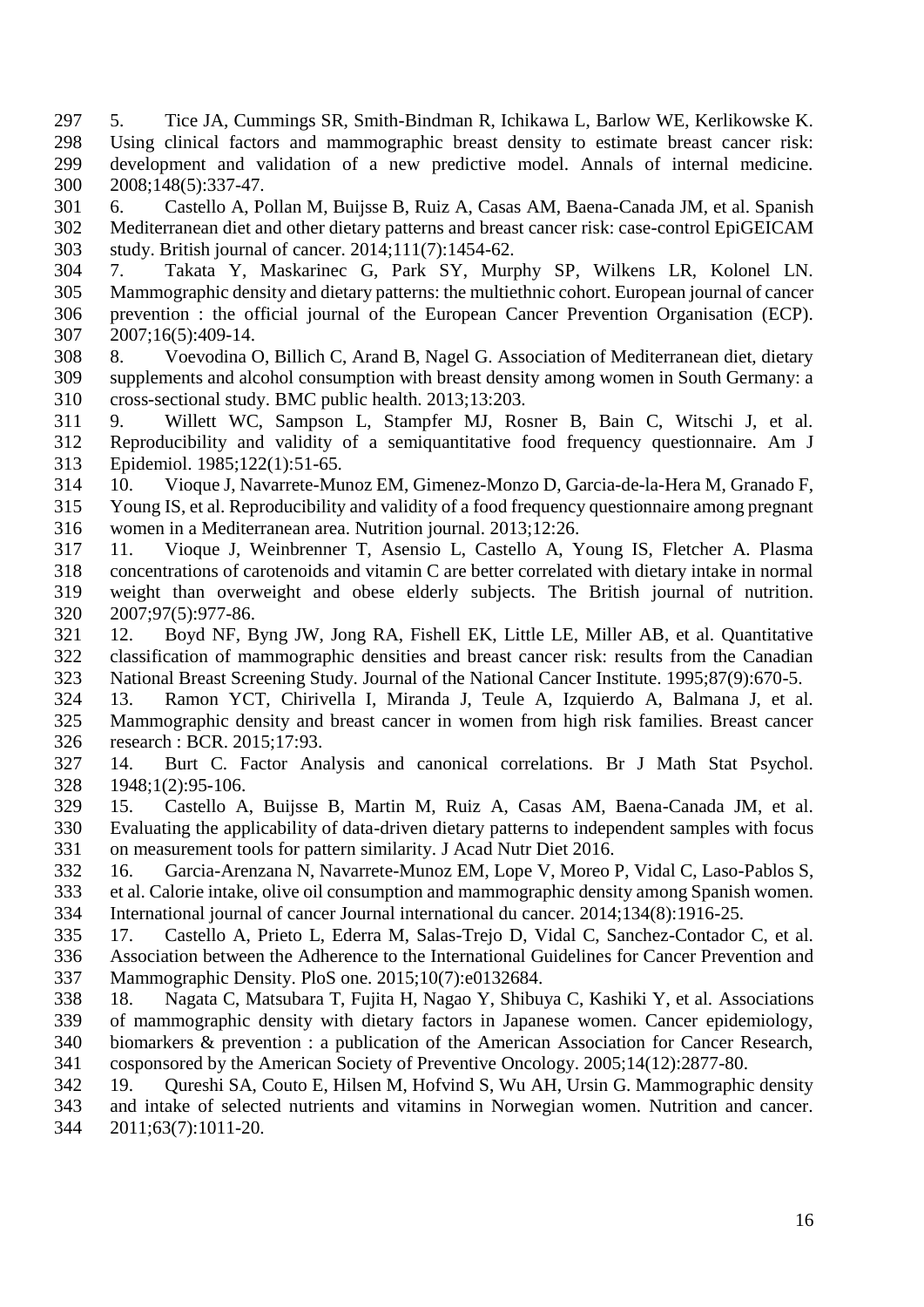- <span id="page-17-0"></span> 20. Sala E, Warren R, Duffy S, Welch A, Luben R, Day N. High risk mammographic parenchymal patterns and diet: a case-control study. British journal of cancer. 2000;83(1):121- 6.
- <span id="page-17-1"></span> 21. Castello A, Martin M, Ruiz A, Casas AM, Baena-Canada JM, Lope V, et al. Lower Breast Cancer Risk among Women following the World Cancer Research Fund and American Institute for Cancer Research Lifestyle Recommendations: EpiGEICAM Case-Control Study.
- PloS one. 2015;10(5):e0126096.
- <span id="page-17-2"></span> 22. Nagel G, Mack U, von Fournier D, Linseisen J. Dietary phytoestrogen intake and mammographic density -- results of a pilot study. European journal of medical research. 2005;10(9):389-94.
- <span id="page-17-3"></span> 23. Mishra GD, dos Santos Silva I, McNaughton SA, Stephen A, Kuh D. Energy intake and dietary patterns in childhood and throughout adulthood and mammographic density: results from a British prospective cohort. Cancer causes & control : CCC. 2011;22(2):227-35.
- <span id="page-17-4"></span> 24. Thomson CA, Arendell LA, Bruhn RL, Maskarinec G, Lopez AM, Wright NC, et al. Pilot study of dietary influences on mammographic density in pre- and postmenopausal Hispanic and non-Hispanic white women. Menopause (New York, NY). 2007;14(2):243-50.
- <span id="page-17-5"></span> 25. Renehan AG, Zwahlen M, Egger M. Adiposity and cancer risk: new mechanistic insights from epidemiology. Nature reviews Cancer. 2015;15(8):484-98.
- <span id="page-17-6"></span> 26. Medina-Remon A, Casas R, Tressserra-Rimbau A, Ros E, Martinez-Gonzalez MA, Fito M, et al. Polyphenol intake from a Mediterranean diet decreases inflammatory biomarkers related to atherosclerosis: A sub-study of The PREDIMED trial. British journal of clinical pharmacology. 2016.
- <span id="page-17-7"></span> 27. McCready J, Arendt LM, Rudnick JA, Kuperwasser C. The contribution of dynamic stromal remodeling during mammary development to breast carcinogenesis. Breast cancer research : BCR. 2010;12(3):205.
- <span id="page-17-8"></span>28. Castells X, Sala M, Ascunce N, Salas D, Zubizarreta R, Casamitjana M. Descripción
- del cribado del cáncer en España. Proyecto DESCRIC. Madrid: Plan de Calidad para el Sistema
- Nacional de Salud. Ministerio de Sanidad y Consumo. Agència d'Avaluació de Tecnologia i
- Recerca Mèdiques de Cataluña; 2007. Informes de Evaluación de Tecnologías Sanitarias, AATRM núm. 2006/01. 2007.
- <span id="page-17-9"></span> 29. Garcia-Arenzana N, Navarrete-Munoz EM, Peris M, Salas D, Ascunce N, Gonzalez I, et al. Diet quality and related factors among Spanish female participants in breast cancer screening programs. Menopause (New York, NY). 2012;19(10):1121-9.
- <span id="page-17-10"></span> 30. Garrido-Estepa M, Ruiz-Perales F, Miranda J, Ascunce N, Gonzalez-Roman I, Sanchez- Contador C, et al. Evaluation of mammographic density patterns: reproducibility and concordance among scales. BMC cancer. 2010;10:485.
-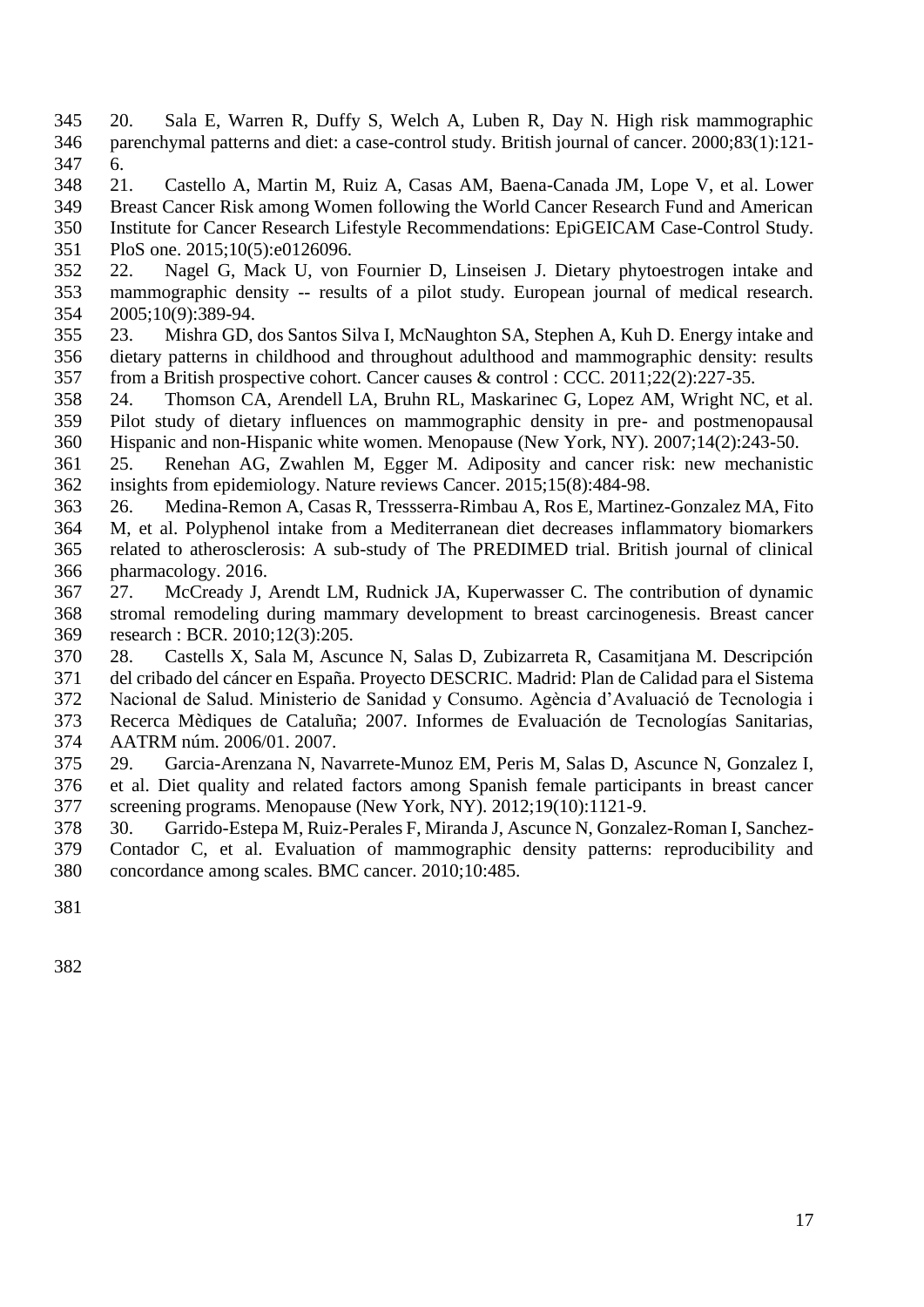#### 383 **TABLES**

384 **Table 1:** Composition of food groups based on the food frequency questionnaire of the 385 "Determinants of Mammographic Density in Spain" study

| <b>FOOD GROUP</b>                                      | FOOD <sup>a</sup>                                                               |
|--------------------------------------------------------|---------------------------------------------------------------------------------|
|                                                        | Whole-fat milk, $w_1^b$ -A+D enriched milk, $w_1^b$ -Folate enriched milk,      |
| <b>HIGH-FAT DAIRY</b>                                  | double cream, condensed milk, whole-fat yogurt, semi-cured, cured or            |
|                                                        | creamy cheese, custard, flan, pudding, ice-cream                                |
|                                                        | Semi-skimmed and skimmed milk, Omega3 enriched milk <sup>c</sup> , $w_2^b$ ·A+D |
| <b>LOW FAT DAIRY</b>                                   | enriched milk, $w_2^b$ -Folate enriched milk, soy milk, soy yogurt,             |
|                                                        | skimmed yogurt, cottage or fresh white cheese                                   |
| <b>EGGS</b>                                            | Eggs                                                                            |
| <b>WHITE MEAT</b>                                      | Chicken with skin, skinless chicken, game (turkey, rabbit, etc.)                |
| <b>RED MEAT</b>                                        | Pork, beef, lamb, liver (beef, pork or chicken), entrails, hamburger            |
| PROCESSED MEAT                                         | Serrano ham and other cold meat, sausages, bacon, pâte, foie-gras               |
| <b>WHITE FISH</b>                                      | 1/3 all kind of fried fish, Fresh white fish (hake, sea bass, sea bream)        |
|                                                        | 1/3 all kind of fried fish, Fresh blue fish (Tuna, swordfish, sardines,         |
| <b>OILY FISH</b>                                       | anchovies, salmon), canned tuna, canned sardines or mackerel, salted            |
|                                                        | and smoked fish                                                                 |
|                                                        | 1/3 all kind of fried fish, Clams, mussels, oysters, squid, cuttlefish,         |
| <b>SEAFOOD/SHELLFISH</b>                               | octopus, prawn, crab, shrimp, lobster                                           |
| <b>LEAFY VEGETABLES</b>                                | Spinach, chard, lettuce, endive, escarole                                       |
| <b>FRUITING VEGETABLES</b>                             | Tomato, eggplant, zucchini, cucumber, pepper, artichoke                         |
| <b>ROOT VEGETABLES</b>                                 | Carrot, pumpkin                                                                 |
|                                                        | Cooked cabbage, cauliflower or broccoli, onion, green beans,                    |
| <b>OTHER VEGETABLES</b>                                | asparagus, mushrooms, corn, garlic, vegetable soup                              |
| <b>LEGUMES</b>                                         | Legumes, soy sprouts                                                            |
| <b>POTATOES</b>                                        | Roasted or boiled potatoes                                                      |
|                                                        | Orange, mandarin, banana, apple, pear, peach, nectarine, apricot,               |
| <b>FRUITS</b>                                          | watermelon, melon, grapes, plums or prunes (dried or fresh),                    |
|                                                        | strawberries, kiwi                                                              |
| <b>NUTS</b>                                            | Almonds, peanuts, pine nuts, hazelnut                                           |
| <b>REFINED GRAINS</b>                                  | White-flour bread, rice, pasta                                                  |
|                                                        | Whole-grain bread and partial whole-grain bread, breakfast cereals,             |
| <b>WHOLE GRAINS</b>                                    | wheat germs                                                                     |
| <b>OLIVES</b><br><b>AND</b>                            | Olives, added olive oil to salads, bread and dishes, other vegetable oils       |
| <b>VEGETABLE OIL</b>                                   | (sunflower, corn, soybean)                                                      |
| <b>OTHER EDIBLE FATS</b>                               | Margarine, butter                                                               |
|                                                        | Chocolate and other sweets, cocoa powder, plain cookies, chocolate              |
| <b>SWEETS</b>                                          | cookies, pastries (croissant, donut, cake, pie or similar)                      |
| <b>SUGARY</b>                                          | Jam, Honey, Sugar                                                               |
|                                                        | Tomato Juice, freshly squeezed orange juice, juice (other than freshly          |
| <b>JUICES</b>                                          | squeezed)                                                                       |
| <b>CALORIC DRINKS</b>                                  | Sugar-sweetened soft drinks                                                     |
| <b>CONVENIENCE FOOD</b>                                | Fried potatoes, crisps, pizza, chicken and Serrano ham croquette,               |
| <b>AND SAUCES</b>                                      | mayonnaise, tomato sauce, ketchup, fish sticks                                  |
| <sup>a</sup> Log-transformed centered intake in grams. |                                                                                 |

**bWeighted within the high and low fat dairy categories according to the consumption of whole, semi-skimmed and skimmed** 388 milk.

389  $W_1$  = whole /(whole + semi- skimmed + skimmed)<br>390  $W_2$  = (semi-skimmed + skimmed) /(whole + semi s

390  $w_2$  = (semi-skimmed + skimmed) /(whole + semi skimmed + skimmed)<br>391  $w_1$  and  $w_2$  where 0.5 if consumption was 0 grams for whole, semi-skin

 $391$  w<sub>1</sub> and w<sub>2</sub> where 0.5 if consumption was 0 grams for whole, semi-skimmed and skimmed milk.<br> $392$  cAll the Omega3 enriched milk brands that have been examined are skimmed or semi-skimmed

<sup>c</sup>All the Omega3 enriched milk brands that have been examined are skimmed or semi-skimmed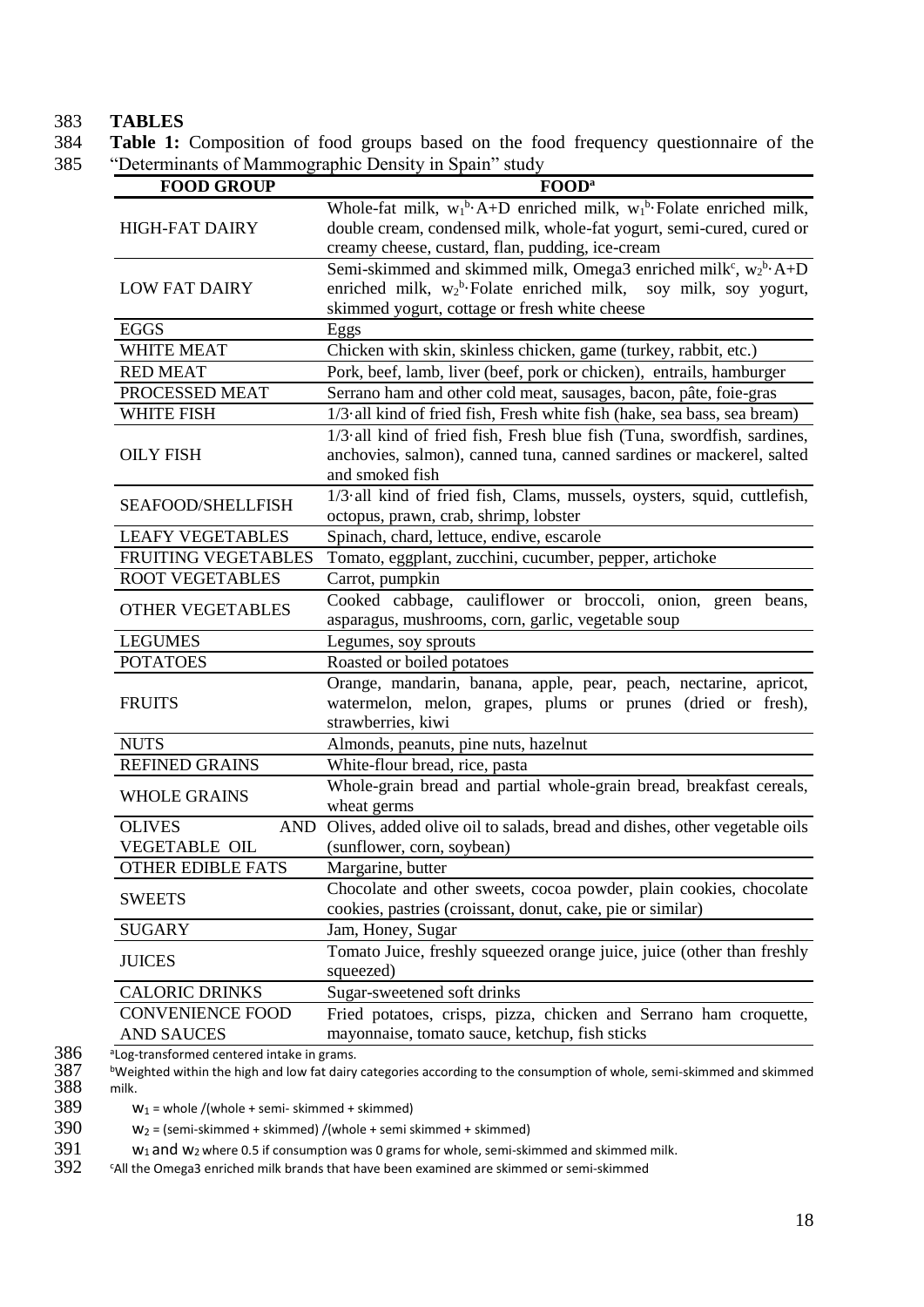# 393 **Table 2:** Description of anthropometric, sociodemographic and lifestyle characteristics for all women and by mammographic density classification (Boyd

394 scale)[\(12\)](#page-16-15).

|                                                    |                  | <b>MAMMOGRAPHIC DENSITY</b> |                  |                  |                  |         |  |  |  |  |
|----------------------------------------------------|------------------|-----------------------------|------------------|------------------|------------------|---------|--|--|--|--|
|                                                    | <b>ALL</b>       |                             |                  |                  |                  |         |  |  |  |  |
|                                                    | <b>WOMEN</b>     | <10%                        | 10-25%           | 25-50%           | $>50\%$          | $p^a$   |  |  |  |  |
| <b>CHARACTERISTICS</b>                             | $n = 3548$       | $n = 870$                   | $n=733$          | $n=1136$         | $n = 809$        |         |  |  |  |  |
| Mean±standard deviation<br>Age (years)             | $56.20 \pm 5.46$ | 58.28±4.89                  | $57.04 \pm 5.03$ | $55.87 \pm 5.45$ | 53.66±5.34       | < 0.001 |  |  |  |  |
| BMI (Kg/m2)<br><b>Mean</b> ±standard deviation     | 28.03±4.99       | $30.77 + 5.47$              | $28.79 \pm 4.80$ | $27.37 \pm 4.25$ | $25.33 \pm 3.81$ | < 0.001 |  |  |  |  |
| Parity $n\binom{0}{0}$                             |                  |                             |                  |                  |                  | < 0.001 |  |  |  |  |
| <b>Nulliparous</b>                                 | 318 $(9%)^b$     | 48 $(15\%)^c$               | 47 $(15\%)^c$    | $110(35\%)^c$    | 113 $(35\%)^c$   |         |  |  |  |  |
| 1                                                  | 541 $(15\%)^b$   | 95 $(18\%)^c$               | 90 $(17\%)^c$    | 181 $(33%)^c$    | $175 (32\%)^c$   |         |  |  |  |  |
|                                                    | 1703             |                             |                  |                  |                  |         |  |  |  |  |
| $\boldsymbol{2}$                                   | $(48\%)^b$       | 408 $(24\%)^c$              | 350 $(21\%)^c$   | 567 $(33%)^c$    | 378 $(22%)^c$    |         |  |  |  |  |
| $\geq$ 3                                           | 986 $(28%)^b$    | 319 $(32\%)^c$              | 246 $(25%)^c$    | 278 $(28%)^c$    | 143 $(15\%)^c$   |         |  |  |  |  |
| Menopausal Status n(%)                             |                  |                             |                  |                  |                  | < 0.001 |  |  |  |  |
| Pre/Perimenopausal                                 | 816 $(23%)^b$    | $107(13\%)^c$               | $108 (13\%)^c$   | $268 (33\%)^c$   | 333 $(41\%)^c$   |         |  |  |  |  |
|                                                    | 2732             |                             |                  |                  |                  |         |  |  |  |  |
| Postmenopausal                                     | $(77%)^b$        | 763 $(28%)^c$               | 625 $(23%)^c$    | 868 $(32\%)^c$   | 476 $(17\%)^c$   |         |  |  |  |  |
| Smoking $n\frac{6}{6}$                             |                  |                             |                  |                  |                  | < 0.001 |  |  |  |  |
|                                                    | 2179             |                             |                  |                  |                  |         |  |  |  |  |
| Never or former $\geq 6$ months                    | $(61\%)^b$       | 599 $(28%)^c$               | 460 $(21\%)^c$   | 701 $(32\%)^c$   | 419 $(19\%)^c$   |         |  |  |  |  |
|                                                    | 1369             |                             |                  |                  |                  |         |  |  |  |  |
| <b>Smoker or former &lt;6 months</b>               | $(39\%)^b$       | 271 $(20\%)^c$              | $273 (20\%)^c$   | 435 $(32\%)^c$   | 390 $(28%)^c$    |         |  |  |  |  |
| Family History of Breast Cancer n(%)               |                  |                             |                  |                  |                  | 0.005   |  |  |  |  |
|                                                    | 3289             |                             |                  |                  |                  |         |  |  |  |  |
| N <sub>0</sub>                                     | $(93%)^b$        | 815 $(25\%)^c$              | 696 $(21\%)^c$   | 1045 $(32\%)^c$  | 733 $(22%)^c$    |         |  |  |  |  |
| Yes                                                | $259(7%)^b$      | 55 $(21\%)^c$               | 37 $(14\%)^c$    | 91 $(35\%)^c$    | 76 $(30\%)^c$    |         |  |  |  |  |
| Use of Hormonal Replacement Therapy $n\frac{6}{6}$ |                  |                             |                  |                  |                  | 0.117   |  |  |  |  |
|                                                    | 3200             |                             |                  |                  |                  |         |  |  |  |  |
| N <sub>0</sub>                                     | $(90\%)^b$       | 768 $(24\%)^c$              | 664 $(21\%)^c$   | $1026(32%)^c$    | 742 $(23%)^c$    |         |  |  |  |  |
| Yes                                                | 348 $(10\%)^b$   | $102 (29%)^c$               | 69 $(20\%)^c$    | $110 (32\%)^c$   | 67 $(19\%)^c$    |         |  |  |  |  |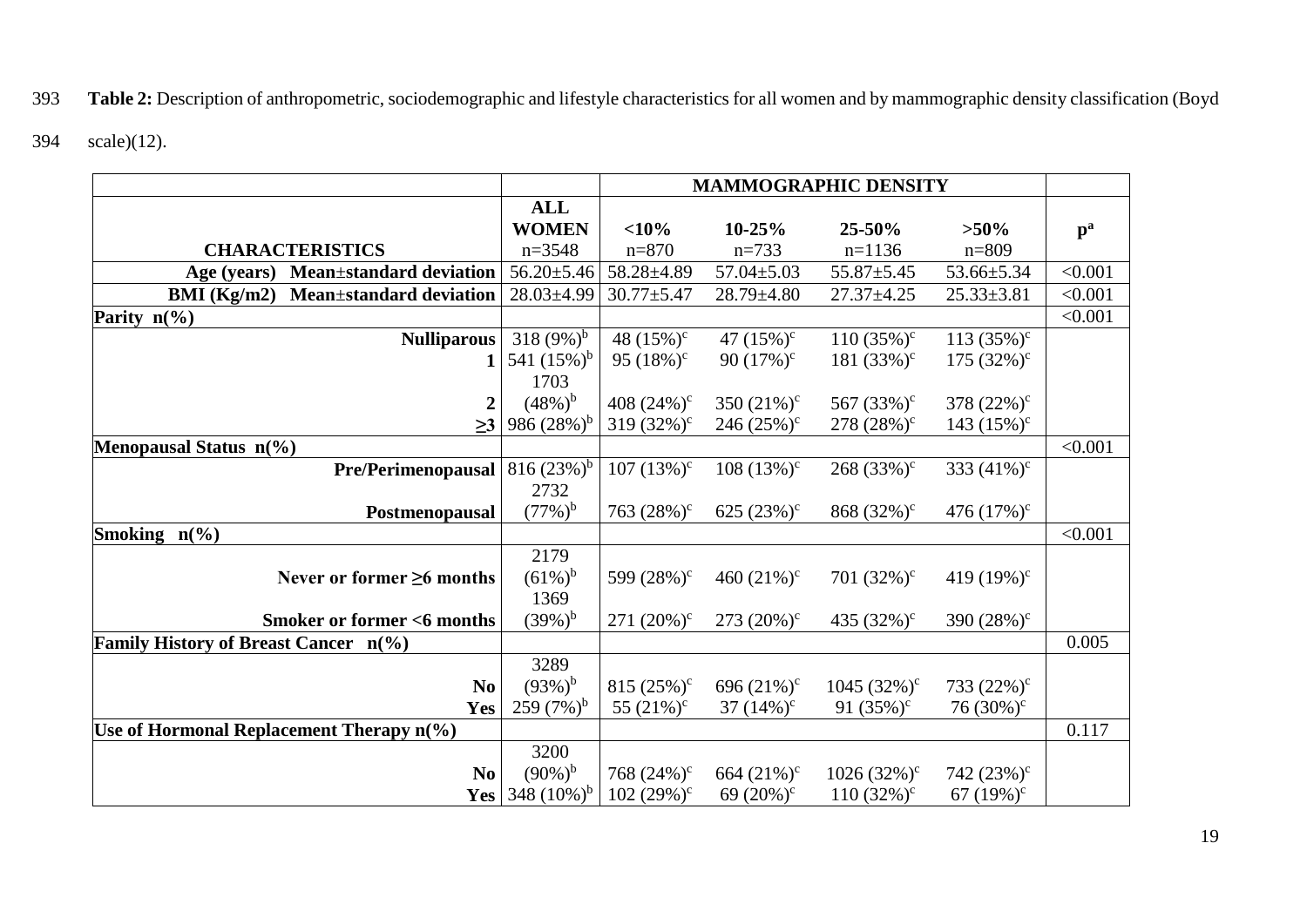| Calorie Intake (kcal) Mean±standard deviation      | $2054 \pm 481$ | 1989±471      | $2023 \pm 476$ | $2076 \pm 472$ | $2122 \pm 498$ | < 0.001 |
|----------------------------------------------------|----------------|---------------|----------------|----------------|----------------|---------|
|                                                    | $0.85(0.00 -$  | $0.04(0.00-$  | $0.89(0.00-$   | $0.85(0.00-$   | $1.20(0.00 -$  |         |
| Alcohol Intake (Ethanol in grs) Median(IQR)        | 5.68           | 3.19)         | 5.68           | 5.83)          | 7.05)          | < 0.001 |
| $Quartiles(Q)$ of adherence to the Western dietary |                |               |                |                |                |         |
| Pattern $n\frac{6}{6}$                             |                |               |                |                |                | < 0.001 |
| Q <sub>1</sub>                                     | $888(25%)^b$   | $285(32\%)^c$ | $183(21\%)^c$  | $251(28%)^c$   | $169(19\%)^c$  |         |
| Q <sub>2</sub>                                     | $886(25\%)^b$  | $218(25%)^c$  | $181(20\%)^c$  | $302(34%)^c$   | $185(21\%)^c$  |         |
| Q <sub>3</sub>                                     | $887(25%)^b$   | $205(23%)^c$  | $193(22%)^c$   | $276(31\%)^c$  | $213(24%)^c$   |         |
| Q4                                                 | $887(25%)^b$   | $162(18\%)^c$ | $176(20\%)^c$  | $307(35%)^c$   | $242(27%)^c$   |         |
| Quartiles (Q) of adherence to the Mediterranean    |                |               |                |                |                |         |
| dietary Pattern $n(\%)$                            |                |               |                |                |                | 0.725   |
| Q <sub>1</sub>                                     | $887(25%)^b$   | $223(25%)^c$  | $200(23%)^c$   | $277(31\%)^c$  | $187(21\%)^c$  |         |
| Q <sub>2</sub>                                     | $887(25%)^b$   | $221(25%)^c$  | $180(20\%)^c$  | $289(33%)^c$   | $197(22%)^c$   |         |
| Q <sub>3</sub>                                     | $886(25%)^b$   | $221(25%)^c$  | $173(20\%)^c$  | $278(31\%)^c$  | $214(24%)^c$   |         |
| Q4                                                 | $888(25%)^b$   | $205(23%)^c$  | $180(20\%)^c$  | $292(33%)^c$   | $211(24%)^c$   |         |

a 395 ap-value for differences among mammographic density categories resulting from ANOVA test when comparing means, from Kruskal-Wallis test when comparing Medians and from<br>396 Chi-Square tests when comparing percentages

Chi-Square tests when comparing percentages.

**b** Column percentages

<sup>c</sup> Row percentages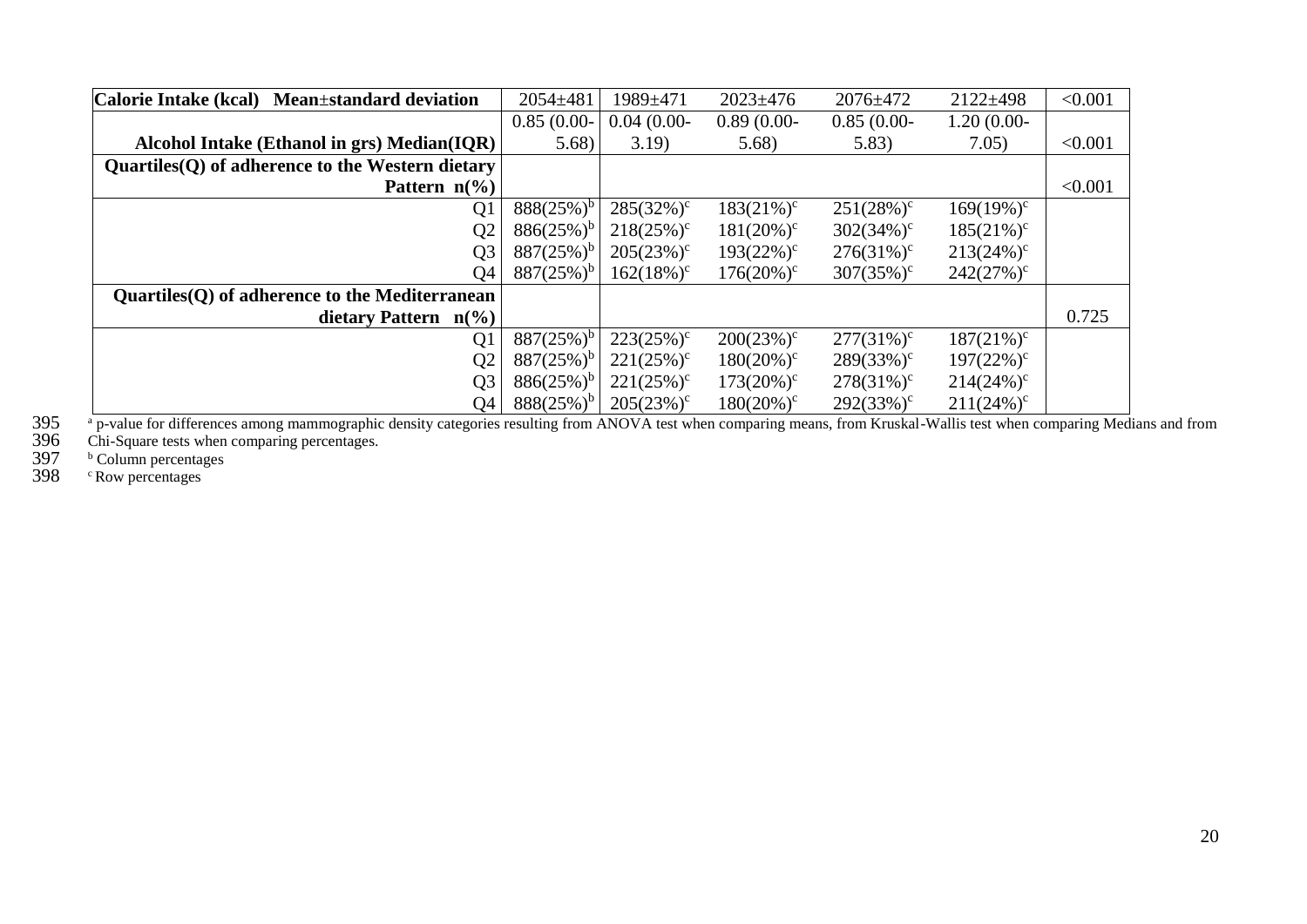| 400<br>patterns on mammographic density--All women. |  |
|-----------------------------------------------------|--|
|-----------------------------------------------------|--|

| <b>DIETARY</b><br><b>PATTERNS</b>              | MODEL 1ª<br>OR $(95\%CI)^{b}$ | MODEL 2 <sup>a</sup><br>aOR $(95\%$ CI $)$ <sup>c</sup> | MODEL 3 <sup>a</sup><br>aOR (95%CI) $d$ |
|------------------------------------------------|-------------------------------|---------------------------------------------------------|-----------------------------------------|
| <b>WESTERN</b>                                 |                               |                                                         |                                         |
| QUARTILES (Q) <sup>e</sup>                     |                               |                                                         |                                         |
| Q1                                             | 1                             | 1                                                       | 1                                       |
| Q <sub>2</sub>                                 | $1.11(0.93-1.32)$             | $1.09(0.92-1.3)$                                        | $1.06(0.89-1.27)$                       |
| Q <sub>3</sub>                                 |                               | $1.13(0.95-1.35)$ $1.11(0.93-1.32)$                     | $1.05(0.87-1.26)$                       |
| Q4                                             |                               | $1.34(1.12-1.59)$ $1.35(1.13-1.61)$                     | $1.25(1.03-1.52)$                       |
| $p$ -trend <sup>f</sup>                        | 0.002                         | 0.001                                                   | 0.039                                   |
| Per 1-standard deviation increase <sup>g</sup> |                               | $1.11(1.05-1.19)$ $1.12(1.05-1.20)$ $1.09(1.02-1.18)$   |                                         |
| <b>MEDITERRANEAN</b>                           |                               |                                                         |                                         |
| QUARTILES (Q) <sup>e</sup>                     |                               |                                                         |                                         |
| Q <sub>1</sub>                                 | 1                             |                                                         |                                         |
| Q <sub>2</sub>                                 |                               | $1.07(0.90-1.27)$ $1.06(0.89-1.26)$ $1.01(0.85-1.20)$   |                                         |
| Q <sub>3</sub>                                 |                               | $1.06(0.89-1.27)$ $1.05(0.88-1.25)$ $0.97(0.80-1.16)$   |                                         |
| Q4                                             | $1.12(0.94-1.34)$             |                                                         | $1.12(0.94-1.34)$ 0.99 $(0.81-1.21)$    |
| $p$ -trend <sup>f</sup>                        | 0.234                         | 0.228                                                   | 0.811                                   |
| Per 1-standard deviation increase <sup>g</sup> |                               | $1.06(0.99-1.13)$ $1.06(1.00-1.13)$ $1.02(0.95-1.09)$   |                                         |

401 a All models included center as a random effect.<br>402 b Odds Ratio and 95% confidence interval adjus

402 b Odds Ratio and 95% confidence interval adjusted by age and BMI.<br>403 c Odds Ratio and 95% confidence interval adjusted by age, BMI, par

<sup>c</sup>Odds Ratio and 95% confidence interval adjusted by age, BMI, parity, menopausal and smoking status, family history<br>404 of BC and use of HRT. 404 of BC and use of HRT.<br>405 dOdds Ratio and 95% c

 $405$  dodds Ratio and 95% confidence interval adjusted by age, BMI, parity, menopausal and smoking status, family history  $406$  of BC, use of HRT, and calorie and alcohol intake. 406 of BC, use of HRT, and calorie and alcohol intake.<br>407  $\degree$  Odds Ratio and 95% confidence interval for quart

407 e Odds Ratio and 95% confidence interval for quartiles of adherence.<br>408  $\frac{f_p}{f_p}$  value for trend resulting from the Wald test associated to the categor

<sup>f</sup> p value for trend resulting from the Wald test associated to the categorical variable include as continuous in the regression models. 409 models.<br>410  $\frac{1}{5}$  Odds I

410  $\frac{100}{11}$  godds Ratio and 95% confidence intervals per 1-standard deviation increase in the score of adherence to the specified dietary pattern. dietary pattern.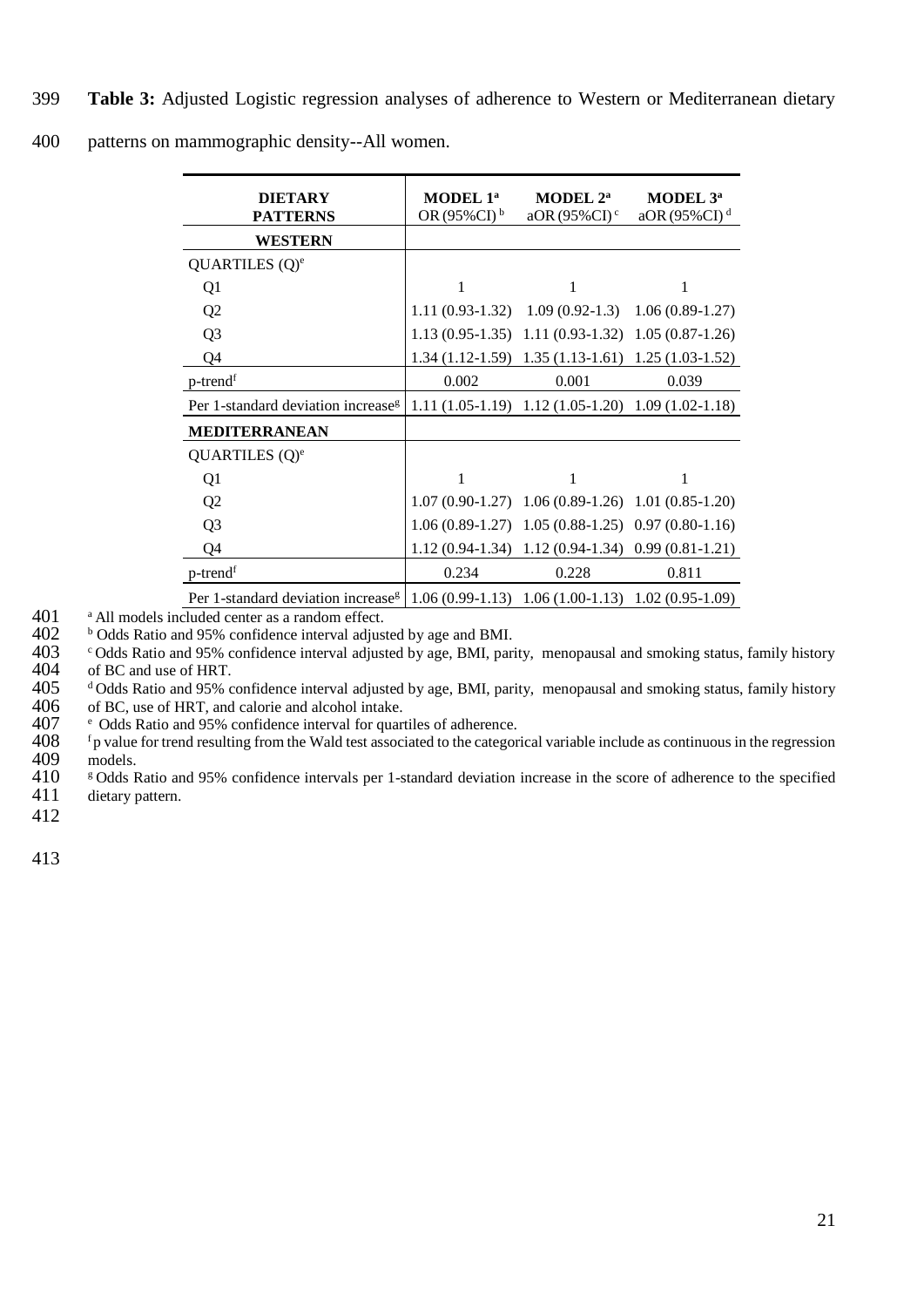Adela Castelló

| 414 |  | <b>Figure 1:</b> Adjusted Odds Ratios (aOR) and 95% Confidence Intervals (95%CI) for the risk of high |  |
|-----|--|-------------------------------------------------------------------------------------------------------|--|
|     |  |                                                                                                       |  |

- mammographic density in women in the fourth quartile of adherence to the Western dietary pattern
- according to women characteristics.
- 
- 418 a All interaction models were adjusted by all the variables included in the figure and included center as a random effect.
- 

#### **Supplemental digital content I: Appendix 1: Researchers involved in the study**

- **"Determinants of Mammographic Density in Spain" (Determinantes de la Densidad**
- **Mamográfica en España).**
- Marina Pollán (IP), Adela Castelló, Nieves Ascunce, Dolores Salas-Trejo, Carmen Vidal, Carmen
- Sanchez-Contador, Carmen Santamariña, Carmen Pedraz-Pingarrón, Maria Pilar Moreno, Beatriz
- 425 Pérez-Gómez, Virginia Lope, Nuria Aragonés, Jesús Vioque, Pilar Moreo, M<sup>a</sup> Soledad Abad,
- Francisca Collado, Francisco Casanova, Jose Antonio Vázquez, Milagros García, Manuela
- 427 Alcaraz, M<sup>a</sup> Soledad Laso, Josefa Miranda, Francisco Ruiz Perales and Maria Ederra.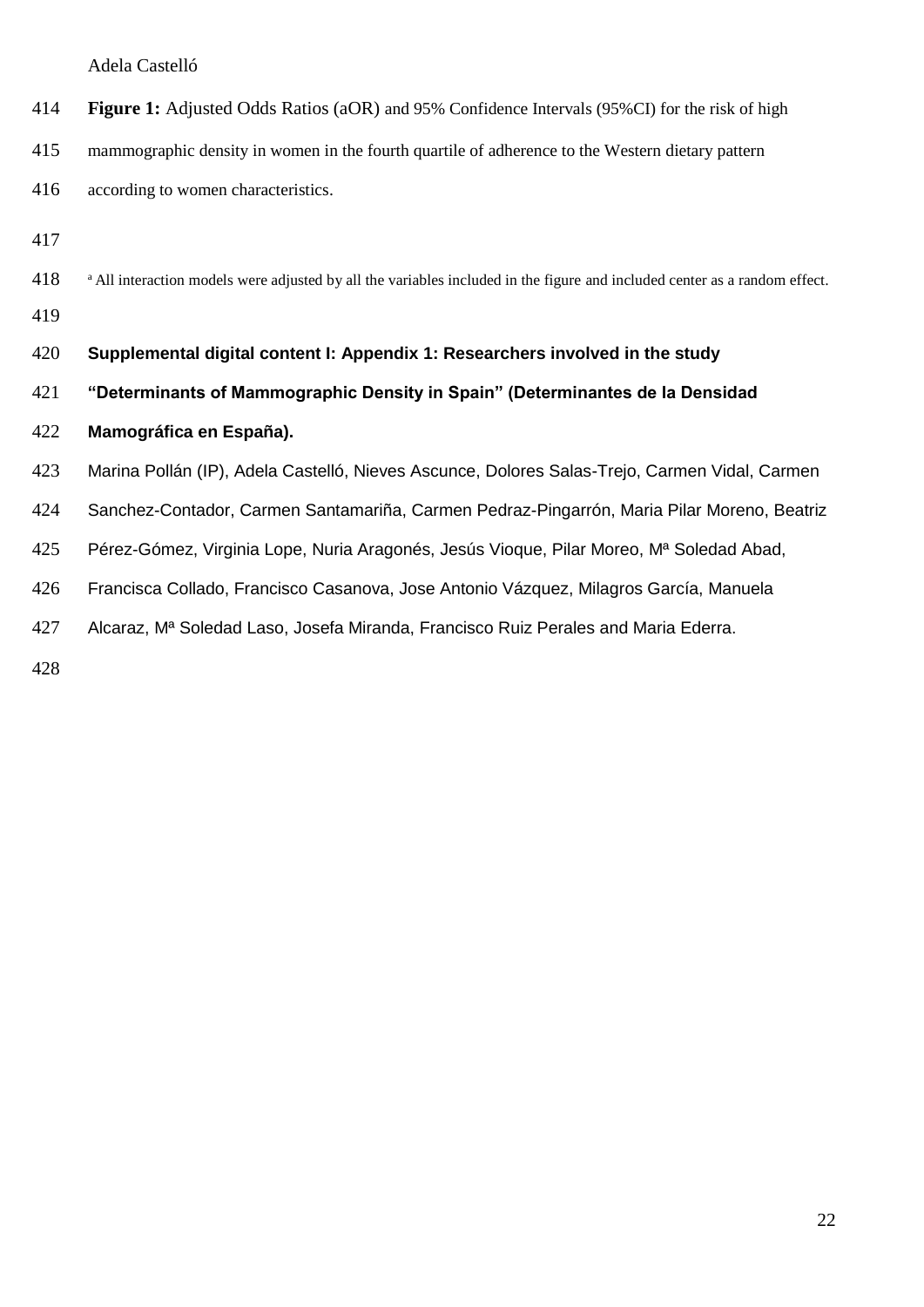**Supplemental digital content II: English translation of the food frequency questionnaire used to collect dietary information from the study "Determinants of Mammographic Density in Spain" (Determinantes de la Densidad Mamográfica en España).**

# FOOD FRECUENCY QUESTIONNAIRE OF DDM-SPAIN

Dear Madame, the aim of this part of the questionnaire is to assess your diet in the past year. Your answers will be very useful and that is why we demand you all your attention and collaboration. When a type of food does not match complete your consumption pattern you can try to answer approximately with the indicated quantities. We will help you with examples and instructions.

**For each type of food, please average your use of these foods in the past year. You must take into account when food is to consume alone or when it is to add to other foods. For example, if you prepare eggs consider when you eat them alone (E.g. fried or boiled) and when you add them to another food. If you have eaten a 2-eggs omelet every two days you will answer "1 daily". Do not take into account the eggs used to prepare baked goods or sweets.**

### **Do not forget to fill up every line**

| <b>I. DAIRY PRODUCTS</b>                                    |                    | Never<br>6 < 1<br>month       | $1 - 3$<br>per<br>mo | 1<br>per       | $2 - 4$<br>per<br>week week | $5-6$<br>per<br>week | $\mathbf 1$<br>per<br>day | 2-3<br>per<br>day | $4 - 5$<br>per<br>day | $6+$<br>per<br>day |            |
|-------------------------------------------------------------|--------------------|-------------------------------|----------------------|----------------|-----------------------------|----------------------|---------------------------|-------------------|-----------------------|--------------------|------------|
|                                                             | Whole              |                               | 1                    | $\overline{2}$ | 3                           | 4                    | 5                         | 6                 | 7                     | 8                  | 9          |
|                                                             | Semi-skimmed       |                               | 1                    | $\overline{2}$ | 3                           | 4                    | 5                         | 6                 | $\overline{7}$        | 8                  | 9          |
| Milk (One glass, 200 cc)                                    | Skimmed or low fat |                               | 1                    | $\overline{2}$ | 3                           | 4                    | 5                         | 6                 | $\overline{7}$        | 8                  | 9          |
|                                                             | Other milk:        | with Soy                      | 1                    | $\overline{2}$ | 3                           | 4                    | 5                         | 6                 | 7                     | 8                  | 9          |
|                                                             |                    | with Omega-3                  | 1                    | $\overline{2}$ | 3                           | 4                    | 5                         | 6                 | 7                     | 8                  | 9          |
|                                                             |                    | with Calcium and vitamins A+D | 1                    | $\overline{2}$ | 3                           | 4                    | 5                         | 6                 | 7                     | 8                  | 9          |
|                                                             |                    | with Folate                   | 1                    | $\overline{2}$ | 3                           | 4                    | 5                         | 6                 | 7                     | 8                  | 9          |
| Condensed milk (1 table spoon)                              |                    |                               | 1                    | $\overline{2}$ | 3                           | 4                    | 5                         | 6                 | 7                     | 8                  | 9          |
| Full cream, e.g. added coffee, whipped (1 table spoon)      |                    |                               | 1                    | $\overline{2}$ | 3                           | 4                    | 5                         | 6                 | $\overline{7}$        | 8                  | 9          |
| Full fat or Greek yogurt (125 g carton)                     |                    |                               | 1                    | $\overline{2}$ | 3                           | 4                    | 5                         | 6                 | 7                     | 8                  | 9          |
| Low fat yogurt (125 g carton)                               |                    |                               | $\mathbf{1}$         | $\overline{2}$ | 3                           | 4                    | 5                         | 6                 | 7                     | 8                  | 9          |
| Soy yogurt (125 g carton)                                   |                    |                               | 1                    | $\overline{2}$ | 3                           | 4                    | 5                         | 6                 | 7                     | 8                  | 9          |
| Cottage cheese, low fat soft cheese (medium serving, 100 g) |                    | $\mathbf{1}$                  | $\overline{2}$       | 3              | 4                           | 5                    | 6                         | $\overline{7}$    | 8                     | 9                  |            |
| Cheese e.g. Cheddar, Brie, Edam (medium serving, 50 g)      |                    |                               | 1                    | $\overline{2}$ | 3                           | 4                    | 5                         | 6                 | 7                     | 8                  | 9          |
| Custard, cream caramel, pudding (one)                       |                    |                               | $\mathbf{1}$         | $\overline{2}$ | 3                           | 4                    | 5                         | 6                 | 7                     | 8                  | 9          |
| Ice cream (1 cup or cornet)                                 |                    |                               | 1                    | $\overline{2}$ | 3                           | 4                    | 5                         | 6                 | 7                     | 8                  | 9          |
| II. EGGS, MEAT, FISH                                        |                    |                               | <b>Never</b>         | $1-3$          | $\mathbf 1$                 | $2 - 4$              | $5-6$                     | $\mathbf{1}$      | $2 - 3$               | $4 - 5$            | $6+$       |
|                                                             |                    |                               | 6 < 1<br>month       | per<br>mo      | per<br>week                 | per<br>week          | per<br>week               | per<br>day        | per<br>day            | per<br>day         | per<br>day |
| Poultry eggs (one)                                          |                    |                               | 1                    | $\overline{2}$ | 3                           | 4                    | 5                         | 6                 | $\overline{7}$        | 8                  | 9          |
| Chicken WITH skin (one medium size serving, 90 g)           |                    |                               | 1                    | $\overline{2}$ | 3                           | 4                    | 5                         | 6                 | $\overline{7}$        | 8                  | 9          |
| Chicken WITHOUT skin (one medium size serving, 90 g)        |                    |                               | 1                    | $\overline{2}$ | 3                           | 4                    | 5                         | 6                 | 7                     | 8                  | 9          |
| Meat as main dish: roast, steak, mince, stew or             |                    | Beef                          | 1                    | $\overline{2}$ | 3                           | 4                    | 5                         | 6                 | 7                     | 8                  | 9          |
| casserole (one medium size serving, 125g)                   |                    | Pork                          | 1                    | $\overline{2}$ | 3                           | 4                    | 5                         | 6                 | $\overline{7}$        | 8                  | 9          |
|                                                             |                    | Lamb                          | 1                    | $\overline{2}$ | 3                           | 4                    | 5                         | 6                 | 7                     | 8                  | 9          |
| Game: rabbit, quail, duck (one medium size serving, 100g)   |                    |                               | 1                    | $\overline{2}$ | 3                           | 4                    | 5                         | 6                 | 7                     | 8                  | 9          |
| Hamburger (one medium, 100 g)                               |                    |                               | 1                    | $\overline{2}$ | 3                           | 4                    | 5                         | 6                 | 7                     | 8                  | 9          |
| Liver beef, pork, chicken (one medium serving, 100g)        |                    |                               | 1                    | $\overline{2}$ | 3                           | 4                    | 5                         | 6                 | $\overline{7}$        | 8                  | 9          |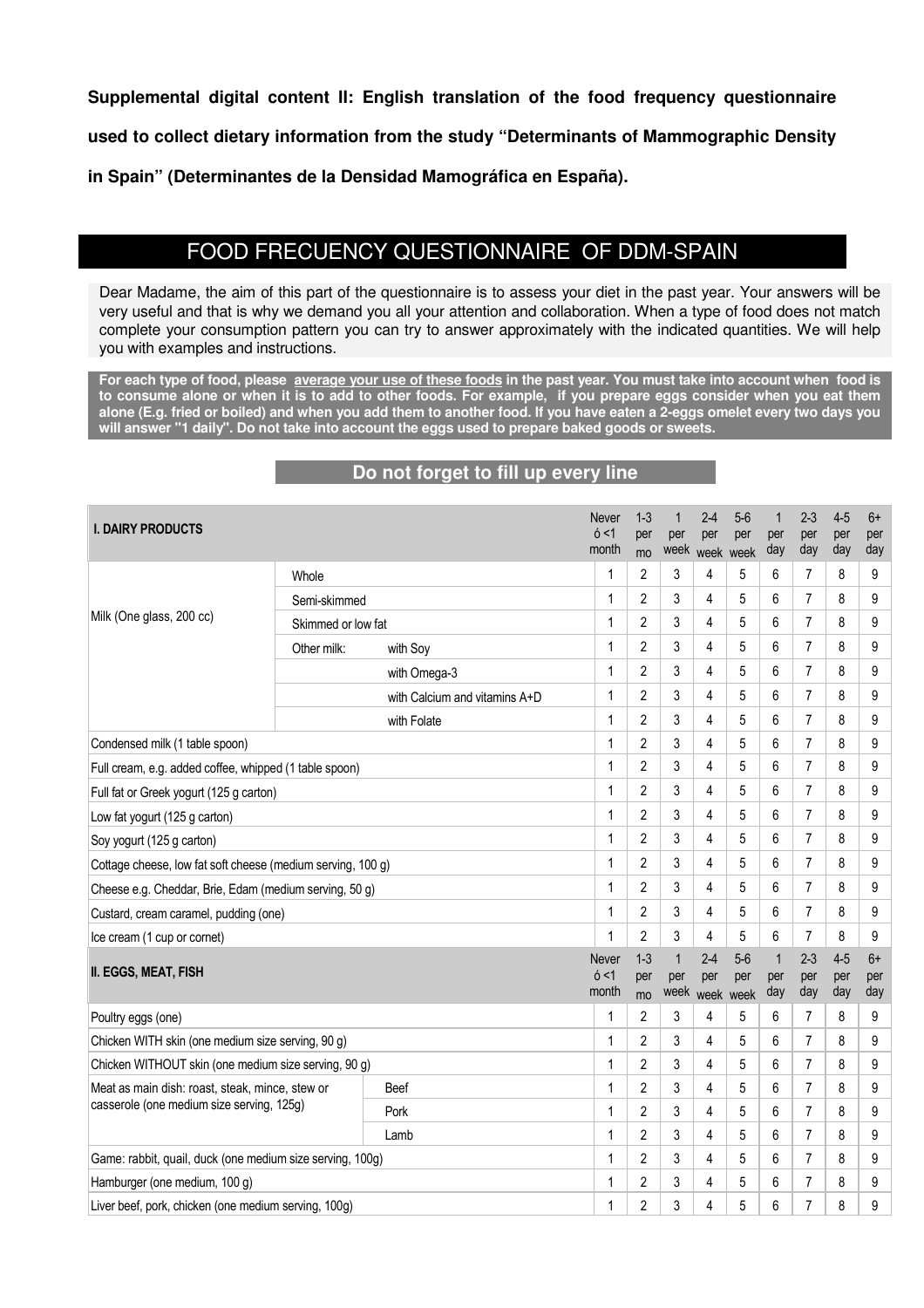| Trips, brains, sweetbreads (one serving, 100 g)                              | 1              | $\overline{2}$                   | 3            | 4         | 5         | 6            | 7                   | 8       | 9      |
|------------------------------------------------------------------------------|----------------|----------------------------------|--------------|-----------|-----------|--------------|---------------------|---------|--------|
| Serrano or cocked ham (one serving, 50 g)                                    | 1              | $\overline{2}$                   | 3            | 4         | 5         | 6            | 7                   | 8       | 9      |
| Other Cold meat: salami type sausage, salami, bologna (one serving, 50 g)    | 1              | 2                                | 3            | 4         | 5         | 6            | 7                   | 8       | 9      |
| Sausages and similar (one, 50 g)                                             | 1              | $\overline{2}$                   | 3            | 4         | 5         | 6            | 7                   | 8       | 9      |
| Pâté, liver pâté (medium serving, 50 g)                                      | 1              | 2                                | 3            | 4         | 5         | 6            | 7                   | 8       | 9      |
| Pork fat (lard), bacon (2 slides, 50 g)                                      | 1              | 2                                | 3            | 4         | 5         | 6            | 7                   | 8       | 9      |
| Fish fried and mixed (1 medium serving, 100 g)                               | 1              | 2                                | 3            | 4         | 5         | 6            | $\overline{7}$      | 8       | 9      |
| White fish fried or grilled fish: haddock, sole, gilthead (1 serving, 100 g) | 1              | 2                                | 3            | 4         | 5         | 6            | 7                   | 8       | 9      |
| Blue fish boiled or grilled: tuna fish, swordfish, bonito (1 serving, 100 g) | 1              | 2                                | 3            | 4         | 5         | 6            | $\overline{7}$      | 8       | 9      |
| Other dark meat fish: mackerel, sardines, anchovy, salmon (1 serving, 100 g) | 1              | 2                                | 3            | 4         | 5         | 6            | 7                   | 8       | 9      |
| Canned tuna fish in oil (small can)                                          | 1              | $\overline{2}$                   | 3            | 4         | 5         | 6            | $\overline{7}$      | 8       | 9      |
| Canned sardines or mackerel in oil (small can)                               | 1              | 2                                | 3            | 4         | 5         | 6            | 7                   | 8       | 9      |
| Salted fish and/or smoked fish: anchovy, cod, salmon (small serving, 50g)    | 1              | 2                                | 3            | 4         | 5         | 6            | 7                   | 8       | 9      |
| Clams, mussels, oysters (one serving, 100 g)                                 | 1              | 2                                | 3            | 4         | 5         | 6            | 7                   | 8       | 9      |
| Squid, sepia, octopus (one serving, 100 g)                                   | 1              | $\overline{2}$                   | 3            | 4         | 5         | 6            | 7                   | 8       | 9      |
| Shellfish: prawns, crabs, lobster (one serving 100 g)                        | 1              | $\overline{2}$                   | 3            | 4         | 5         | 6            | 7                   | 8       | 9      |
|                                                                              | Never          | $1-3$                            | $\mathbf{1}$ | $2 - 4$   | $5-6$     | $\mathbf{1}$ | 2-3                 | $4 - 5$ | 6+     |
| <b>III. VEGETABLES AND LEGUMES</b>                                           | 6 < 1          | per                              | per          | per       | per       | per          | per                 | per     | per    |
|                                                                              | month<br>1     | mo<br>$\overline{2}$             | week<br>3    | week      | week<br>5 | day          | day                 | day     | day    |
| Spinach or beet, cooked (1 medium serving, 100 g)                            |                |                                  |              | 4         |           | 6            | 7                   | 8       | 9      |
| Cabbage, cauliflower, broccoli, cooked (1 medium serving, 100 g)             | 1              | 2                                | 3            | 4         | 5         | 6            | 7                   | 8       | 9      |
| Lettuce, green salad (1 medium serving, 60 g)                                | 1              | $\overline{c}$                   | 3            | 4         | 5         | 6            | $\overline{7}$      | 8       | 9      |
| Onions (1 medium size, 50 g)                                                 | 1<br>1         | 2                                | 3<br>3       | 4         | 5<br>5    | 6<br>6       | 7<br>7              | 8<br>8  | 9      |
| Tomatoes (1 medium size, 100 g)                                              | 1              | $\overline{2}$<br>$\overline{2}$ | 3            | 4         | 5         |              | 7                   |         | 9      |
| Tomato juice (one glass, 200cc)<br>Tomato sauce (half a cup, 100 cc)         | 1              | $\overline{2}$                   | 3            | 4<br>4    | 5         | 6<br>6       | $\overline{7}$      | 8<br>8  | 9<br>9 |
| Carrot, pumpkin (1 or small dish, 50 g)                                      | 1              | $\overline{2}$                   | 3            | 4         | 5         | 6            | 7                   | 8       | 9      |
| French been, cooked (1 serving, 100 g)                                       | 1              | 2                                | 3            | 4         | 5         | 6            | 7                   | 8       | 9      |
| Aubergine, marrow, cucumber (one, 100 g)                                     | 1              | $\overline{c}$                   | 3            | 4         | 5         | 6            | 7                   | 8       | 9      |
| Peppers (one, 75 g)                                                          | 1              | 2                                | 3            | 4         | 5         | 6            | 7                   | 8       | 9      |
| Artichokes (1 serving, 100 g)                                                |                | $\overline{\mathbf{c}}$          | 3            | 4         | 5         | 6            | 7                   | 8       | 9      |
| Asparagus (1 serving, 75 g)                                                  | 1              | $\overline{2}$                   | 3            | 4         | 5         | 6            | $\overline{7}$      | 8       | 9      |
| Mushrooms (1 serving, 100 g)                                                 | 1              | 2                                | 3            | 4         | 5         | 6            | $\overline{7}$      | 8       | 9      |
| Sweet corn (1 serving or small can, 82 g)                                    | 1              | 2                                | 3            | 4         | 5         | 6            | 7                   | 8       | 9      |
| Soya sprouts (a handful, 30g)                                                | 1              | 2                                | 3            | 4         | 5         | 6            | $\overline{7}$      | 8       | 9      |
| Wheat germ (a handful, 10g)                                                  | 1              | 2                                | 3            | 4         | 5         | 6            | 7                   | 8       | 9      |
| Legumes: lentils, chickpeas, dark or white beans (1 medium dish, 140 g)      | 1              | 2                                | 3            | 4         | 5         | 6            | $\overline{7}$      | 8       | 9      |
|                                                                              | Never          | $1-3$                            | 1            | $2-4$     | $5-6$     | $\mathbf 1$  | $2 - 3$             | $4-5$   | $6+$   |
| <b>IV. FRUITS</b>                                                            | 6 < 1<br>month | per                              | per<br>week  | per       | per       | per          | per                 | per     | per    |
|                                                                              |                | mo                               |              | week week |           | day          | day                 | day     | day    |
| Oranges, mandarins (one)<br>Orange juice, fresh fruit (small glass, 125 cc)  | 1<br>1         | 2<br>2                           | 3<br>3       | 4<br>4    | 5<br>5    | 6<br>6       | 7<br>$\overline{7}$ | 8<br>8  | 9<br>9 |
| Bananas (one)                                                                | 1              | $\overline{2}$                   | 3            | 4         | 5         | 6            | 7                   | 8       | 9      |
| Apple, pears (one medium size)                                               | 1              | 2                                | 3            | 4         | 5         | 6            | $\overline{7}$      | 8       | 9      |
| Peaches, apricots (one medium size)                                          | 1              | 2                                | 3            | 4         | 5         | 6            | 7                   | 8       | 9      |
| Watermelon, melon (1 slice medium)                                           | 1              | 2                                | 3            | 4         | 5         | 6            | $\overline{7}$      | 8       | 9      |
| Grapes (medium bunch of grapes or dessert dish)                              | 1              | 2                                | 3            | 4         | 5         | 6            | 7                   | 8       | 9      |
| Prunes, plum, dried or fresh (one)                                           | 1              | $\overline{2}$                   | 3            | 4         | 5         | 6            | $\overline{7}$      | 8       | 9      |
| Strawberries (7-8 units)                                                     | 1              | $\overline{2}$                   | 3            | 4         | 5         | 6            | 7                   | 8       | 9      |
|                                                                              |                |                                  |              |           |           |              |                     |         |        |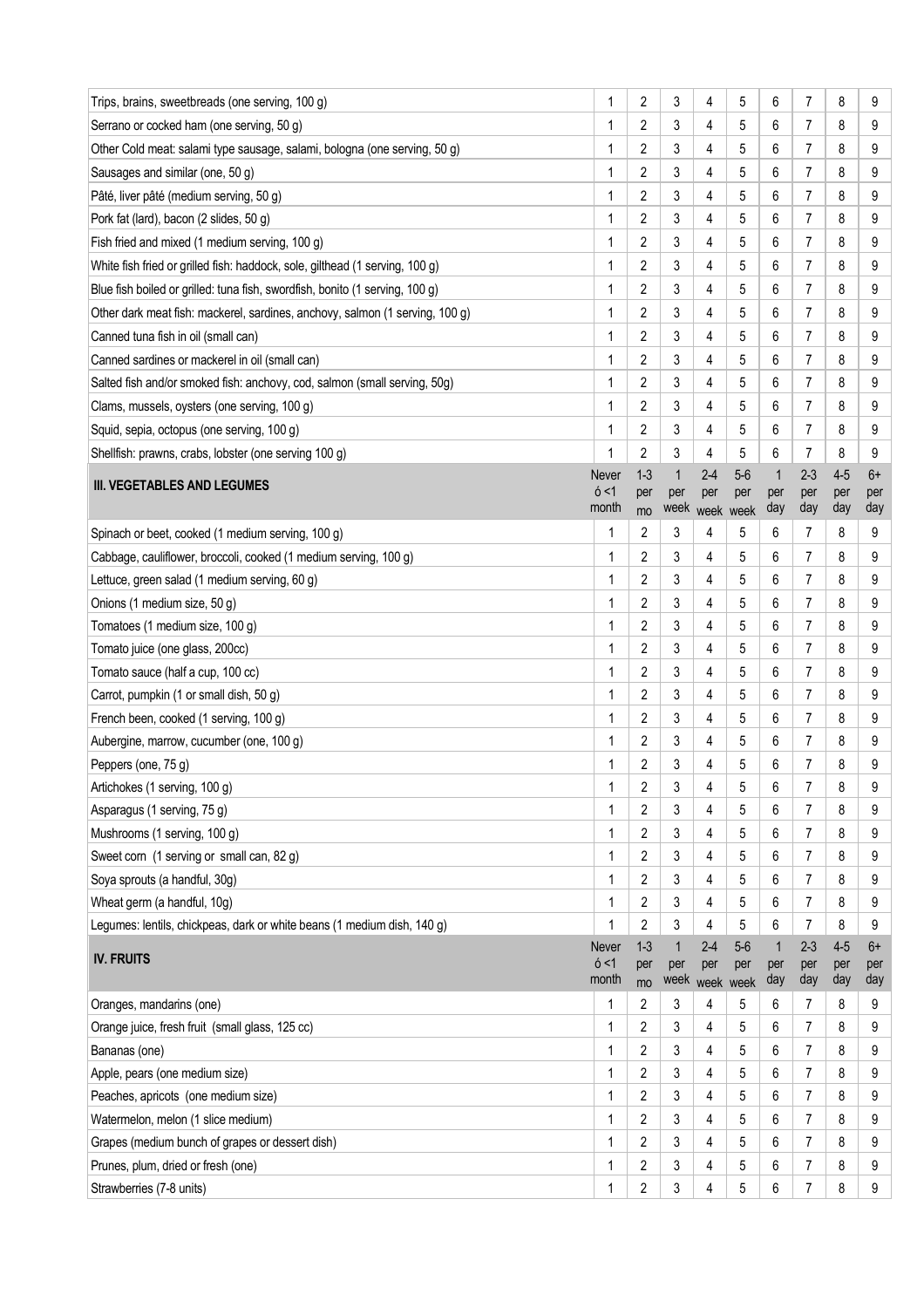| Kiwi (one)                                                                                                       | 1                       | $\overline{2}$       | 3                           | 4                                | 5                    | 6                          | 7                     | 8                     | 9                  |
|------------------------------------------------------------------------------------------------------------------|-------------------------|----------------------|-----------------------------|----------------------------------|----------------------|----------------------------|-----------------------|-----------------------|--------------------|
| Olives (15 small olives)                                                                                         | 1                       | 2                    | 3                           | 4                                | 5                    | 6                          | 7                     | 8                     | 9                  |
| Dried fruit: almonds, peanuts, pinions, hazelnut (1 small dish or small packet, 30g)                             | 1                       | 2                    | 3                           | 4                                | 5                    | 6                          | $\overline{7}$        | 8                     | 9                  |
| V. BREAD, CEREALS AND SIMILAR                                                                                    | Never<br>6 < 1<br>month | $1-3$<br>per<br>mo   | $\mathbf{1}$<br>per         | $2 - 4$<br>per<br>week week week | $5-6$<br>per         | $\mathbf{1}$<br>per<br>day | $2 - 3$<br>per<br>day | $4-5$<br>per<br>day   | $6+$<br>per<br>day |
| White bread (small piece or 3 slides, 60 g)                                                                      | 1                       | 2                    | 3                           | 4                                | 5                    | 6                          | 7                     | 8                     | 9                  |
| Brown or whole bread (small piece or 3 slides, 60 g)                                                             | 1                       | 2                    | 3                           | 4                                | 5                    | 6                          | 7                     | 8                     | 9                  |
| Breakfast cereals (30 g dried, 1 cup)                                                                            | 1                       | 2                    | 3                           | 4                                | 5                    | 6                          | 7                     | 8                     | 9                  |
| Chips (fried potatoes in oil) (1 serving, 100 g)                                                                 | 1                       | $\overline{2}$       | 3                           | 4                                | 5                    | 6                          | 7                     | 8                     | 9                  |
| Potatoes: boiled, grilled (1 medium)                                                                             | 1                       | 2                    | 3                           | 4                                | 5                    | 6                          | 7                     | 8                     | 9                  |
| Chips (1 small bag, 25-30 g)                                                                                     | 1                       | 2                    | 3                           | 4                                | 5                    | 6                          | $\overline{7}$        | 8                     | 9                  |
| Rice cooked (1 medium dish)                                                                                      | 1                       | 2                    | 3                           | 4                                | 5                    | 6                          | 7                     | 8                     | 9                  |
| Pasta: spaghetti, noodles, macaroni and similar (1 dish)                                                         | 1                       | 2                    | 3                           | 4                                | 5                    | 6                          | 7                     | 8                     | 9                  |
| Pizza (1 portion, 200 g)                                                                                         |                         | 2                    | 3                           | 4                                | 5                    | 6                          | 7                     | 8                     | 9                  |
| VI. OILS, FAT AND SWEETS                                                                                         | Never<br>6 < 1<br>month | $1-3$<br>per<br>mo   | $\mathbf{1}$<br>per<br>week | $2 - 4$<br>per<br>week           | $5-6$<br>per<br>week | $\mathbf{1}$<br>per<br>day | $2 - 3$<br>per<br>day | $4-5$<br>per<br>day   | $6+$<br>per<br>day |
| Olive oil added to salads, bread or food (1 table spoon)                                                         | 1                       | $\overline{c}$       | 3                           | 4                                | 5                    | 6                          | 7                     | 8                     | 9                  |
| Other vegetables oils (idem): girasol, corn, soy (1 1 table spoon)                                               | 1                       | 2                    | 3                           | 4                                | 5                    | 6                          | 7                     | 8                     | 9                  |
| Margarine added to bread or food (1 1 table spoon or spread on bread)                                            | 1                       | 2                    | 3                           | 4                                | 5                    | 6                          | $\overline{7}$        | 8                     | 9                  |
| Butter added to bread or meals (spread butter on bread)                                                          |                         | 2                    | 3                           | 4                                | 5                    | 6                          | 7                     | 8                     | 9                  |
| Biscuits (one)                                                                                                   | 1                       | 2                    | 3                           | 4                                | 5                    | 6                          | 7                     | 8                     | 9                  |
| Chocolate cookies (1 double cookie)                                                                              | 1                       | 2                    | 3                           | 4                                | 5                    | 6                          | 7                     | 8                     | 9                  |
| Baked goods: croissant, donut, small sponge cake, brownies, cake or similar (one)                                | 1                       | 2                    | 3                           | 4                                | 5                    | 6                          | 7                     | 8                     | 9                  |
| Chocolate and similar (1 piece or candy bar or 2 chocolates)                                                     | 1                       | 2                    | 3                           | 4                                | 5                    | 6                          | $\overline{7}$        | 8                     | 9                  |
|                                                                                                                  |                         |                      |                             |                                  |                      |                            |                       |                       |                    |
| Drinking chocolate, cocoa and similar (1 tbs of powder)                                                          | 1                       | 2                    | 3                           | 4                                | 5                    | 6                          | 7                     | 8                     | 9                  |
| <b>VII. DRINKS AND OTHERS</b>                                                                                    | Never<br>6 < 1<br>month | $1 - 3$<br>per<br>mo | 1<br>per                    | $2 - 4$<br>per                   | $5-6$<br>per         | $\mathbf{1}$<br>per<br>day | $2 - 3$<br>per<br>day | $4 - 5$<br>per<br>day | $6+$<br>per<br>day |
|                                                                                                                  | 1                       | 2                    | 3                           | week week week<br>4              | 5                    | 6                          | 7                     | 8                     | 9                  |
| Red wine (1 glass, 125 cc)                                                                                       | 1                       | 2                    | 3                           | 4                                | 5                    | 6                          | 7                     | 8                     | 9                  |
| White, rose or sparkling wine and champagne (1 glass, 125 cc)<br>Sherry, dry wine, vermouth (small glass, 50 cc) | $\mathbf{1}$            | 2                    | 3                           | 4                                | 5                    | 6                          | 7                     | 8                     | 9                  |
| Cider (1 glass, 125 cc)                                                                                          | 1                       | 2                    | 3                           | 4                                | 5                    | 6                          | 7                     | 8                     | 9                  |
| Beer (1 glass or small bottle, 200 cc)                                                                           | 1                       | 2                    | 3                           | 4                                | 5                    | 6                          | 7                     | 8                     | 9                  |
| No-alcohol beer (1 glass or small bottle, 200 cc)                                                                | 1                       | 2                    | 3                           | 4                                | 5                    | 6                          | 7                     | 8                     | 9                  |
| Fruit and cream spirits (20-25°) (small glass, 50 cc)                                                            | 1                       | 2                    | 3                           | 4                                | 5                    | 6                          | 7                     | 8                     | 9                  |
| Brandy, gin, rum, whiskey, vodka 40° (small glass, 50 cc)                                                        | 1                       | 2                    | 3                           | 4                                | 5                    | 6                          | 7                     | 8                     | 9                  |
| Sugar-sweetened soft drinks (one, 250 cc)                                                                        | 1                       | 2                    | 3                           | 4                                | 5                    | 6                          | $\overline{7}$        | 8                     | 9                  |
| Diet soft drinks (one, 250 cc)                                                                                   | 1                       | 2                    | 3                           | 4                                | 5                    | 6                          | 7                     | 8                     | 9                  |
| Tap water (one glass, 250cc)                                                                                     | 1                       | 2                    | 3                           | 4                                | 5                    | 6                          | $\overline{7}$        | 8                     | 9                  |
| Still bottled water (one glass, 250cc)                                                                           | 1                       | 2                    | 3                           | 4                                | 5                    | 6                          | 7                     | 8                     | 9                  |
| Sparkly bottled water (one glass, 250cc)                                                                         | 1                       | 2                    | 3                           | 4                                | 5                    | 6                          | $\overline{7}$        | 8                     | 9                  |
| Bottled fruit juice (one glass, 200cc)                                                                           | 1                       | 2                    | 3                           | 4                                | 5                    | 6                          | 7                     | 8                     | 9                  |
| Coffee (1 cup)                                                                                                   | 1                       | $\overline{2}$       | 3                           | 4                                | 5                    | 6                          | 7                     | 8                     | 9                  |
| Decaffeinated coffee (1 cup)                                                                                     | 1                       | 2                    | 3                           | 4                                | 5                    | 6                          | 7                     | 8                     | 9                  |
| Red, green, blank of green tea (1 cup)                                                                           | 1                       | 2                    | 3                           | 4                                | 5                    | 6                          | 7                     | 8                     | 9                  |
| Other teas like chamomile or mint (1 cup)                                                                        | 1                       | 2                    | 3                           | 4                                | 5                    | 6                          | 7                     | 8                     | 9                  |
| Vegetable soup and puree (1 serving, 250 g)                                                                      | 1                       | 2                    | 3                           | 4                                | 5                    | 6                          | $\overline{7}$        | 8                     | 9                  |